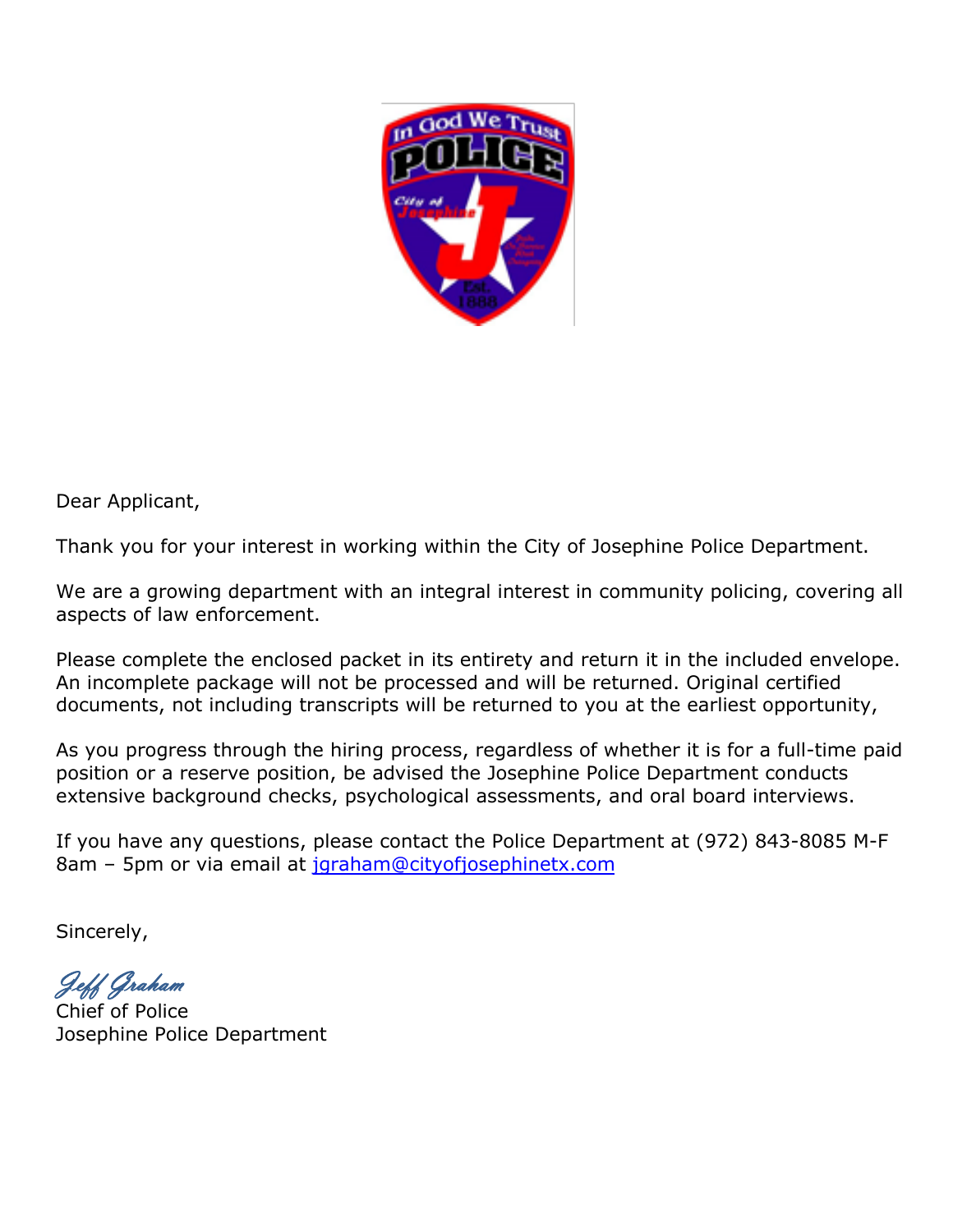

# **CITY OF JOSEPHINE**

# **APPLICANT**

# **PERSONAL HISTORY STATEMENT**

| <b>NAME</b><br><b>DATE ISSUED</b><br><b>COMPLETE AND RETURN BY</b>                      |  |
|-----------------------------------------------------------------------------------------|--|
| I am applying for:                                                                      |  |
| <b>Peace Officer PID#</b><br><b>Telecommunicator PID#</b><br><b>Civilian Employment</b> |  |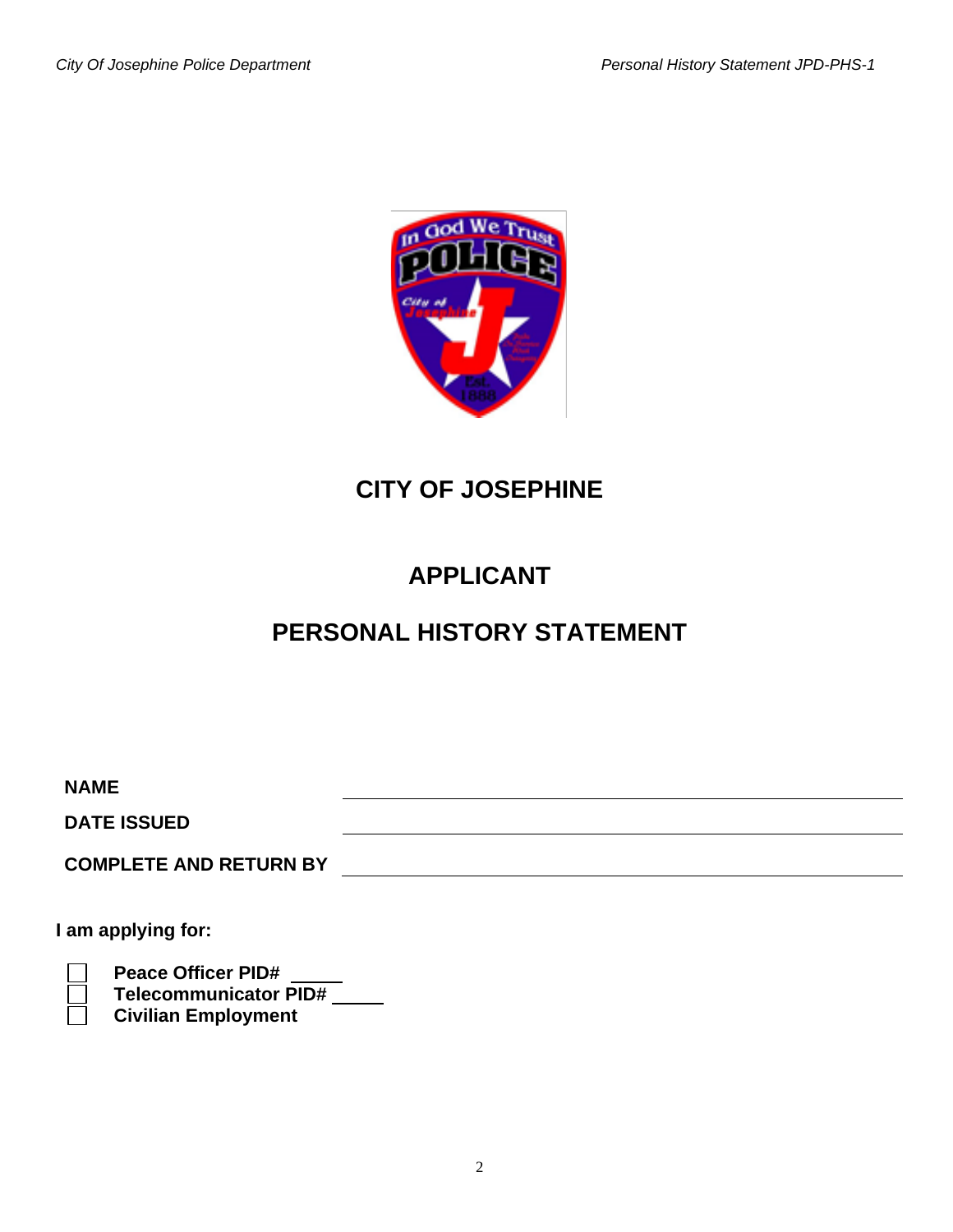## **Personal History Statement Instructions**

Employees are exposed to confidential and law enforcement sensitive information. A thorough background investigation is required to properly evaluate the suitability of applicants for employment with the agency. Although it is an achievement to reach the background phase of the hiring process, this is still a competitive process and does not, in any way, guaranty selection.

These instructions are provided as a guide to assist you in properly completing your Personal History Statement. **It is essential that the information is accurate in all respects so please read all instructions carefully before proceeding**. The Personal History Statement will be used as a basis for a background investigation that will determine your eligibility for becoming an employee.

- 1. Your application must be printed legibly in **BLACK INK** by the applicant or typed. Answer all questions truthfully and accurately.
- 2. If a question is not applicable to you, enter **N/A** in the space provided.
- 3. Avoid errors by reading the directions carefully before making any entries on the form. Be sure your information is accurate and in proper sequence before you begin.
- 4. You are responsible for obtaining correct and full addresses. If you are not sure of an address, personally verify before making that entry on this history statement. Errors will not be viewed favorably. **ALL ADDRESSES MUST BE COMPLETE WITH ZIP CODES.**
- 5. If you need additional space for your answers, attach an additional sheet or sheets as needed. Be sure to indicate what question number and page this refers to.
- 6. An accurate and complete form will help expedite your investigation. **Omissions or falsifications** will result in **disqualification.**
- 7. You are responsible for furnishing any changes and/or updating your application as needed, such as address changes or telephone changes in writing.
- 8. Any candidate submitting an incomplete application **WILL NOT BE CONSIDERED FOR EMPLOYMENT**. Your application **will be evaluated on completeness and neatness.**
- 9. All documents requested must be submitted with the application (photocopies are acceptable in most cases but must be notarized).
	- Copy of your Social Security card.
	- Original certified copy of your birth certificate. (No photo copy)
	- Copy of your valid Texas driver license or a copy of another State's driver license. Applicant must possess a valid Texas driver license prior to being offered employment.
	- Copy of your High School diploma or GED certificate.
	- Sealed original certified copy of your college transcript. (No photo copy)
	- Photocopy of your college diploma.
	- Copy of your Peace Officer Certificate from your police academy. (Peace Officer Applicants Only)
	- Copy of your Texas peace officer license and all training certificates awarded to you. (Peace Officer Applicants Only)
	- Copy of your DD-214 if applicable. Must possess an honorable discharge.
	- Original certified copy of your Naturalization papers, if applicable. (No photo copy)
	- Copy of current proof of automobile liability insurance.
	- 2 Current Passport Photograph
- 10. If you have any questions, please contact your assigned background investigator
- 11. When submitting the completed documents, please place them in a sealed envelope marked Personal and Confidential to your assigned background investigator.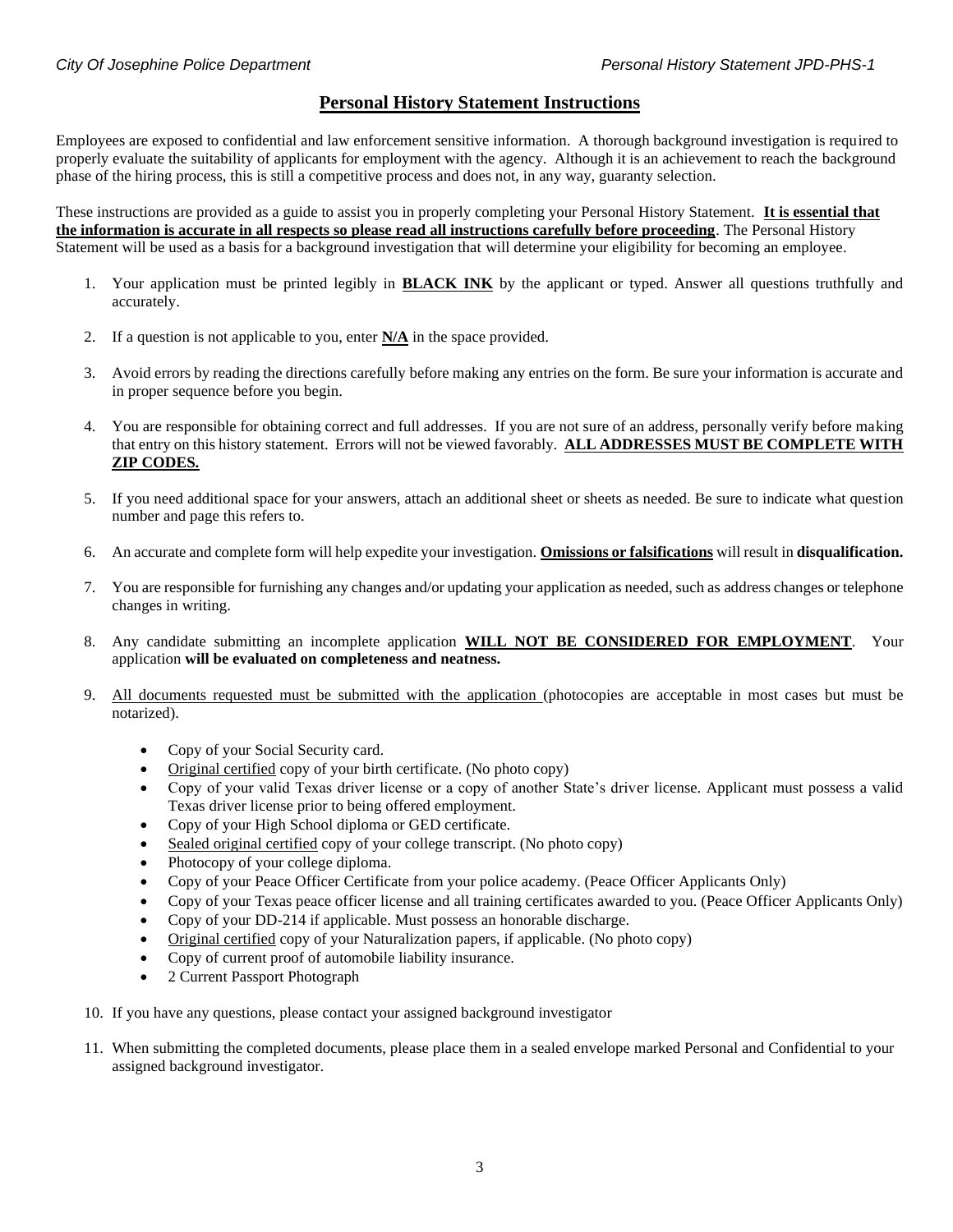#### **Applicant Qualification Section**

Before you begin to fill out this personal history statement, please ensure that you meet the following requirements. You must meet all five of these requirements to qualify for licensure as a peace officer or jailer in Texas.

Initial: I am a citizen of the United States of America.

I have earned a high school diploma or a GED.

I have never been convicted, plead guilty (nolo contendere), nor have I been on courtordered community service/probation or deferred adjudication for a Class A misdemeanor or a felony.

During the last ten (10) years, I have not been convicted, plead guilty (nolo contendere), been on community service/probation or deferred adjudication for a Class B misdemeanor in this state, other state, or while serving in the military.

I have never had a military court martial that resulted in a dishonorable or bad conduct discharge.

### **DISQUALIFICATION**

There are very few automatic basis for rejection. Even issues of prior misconduct, employee terminations, and arrests are usually not, in and of themselves, automatically disqualifying. However, deliberate misstatements or omissions can and often will result in your application being rejected, regardless of the nature or reason for the misstatements/omissions. In fact, the number one reason individuals "fail" background investigations is because they deliberately withhold or misrepresent job-relevant information from their prospective employer.

This personal history statement is a governmental document. Be truthful, as there are criminal consequences for lying on a governmental document.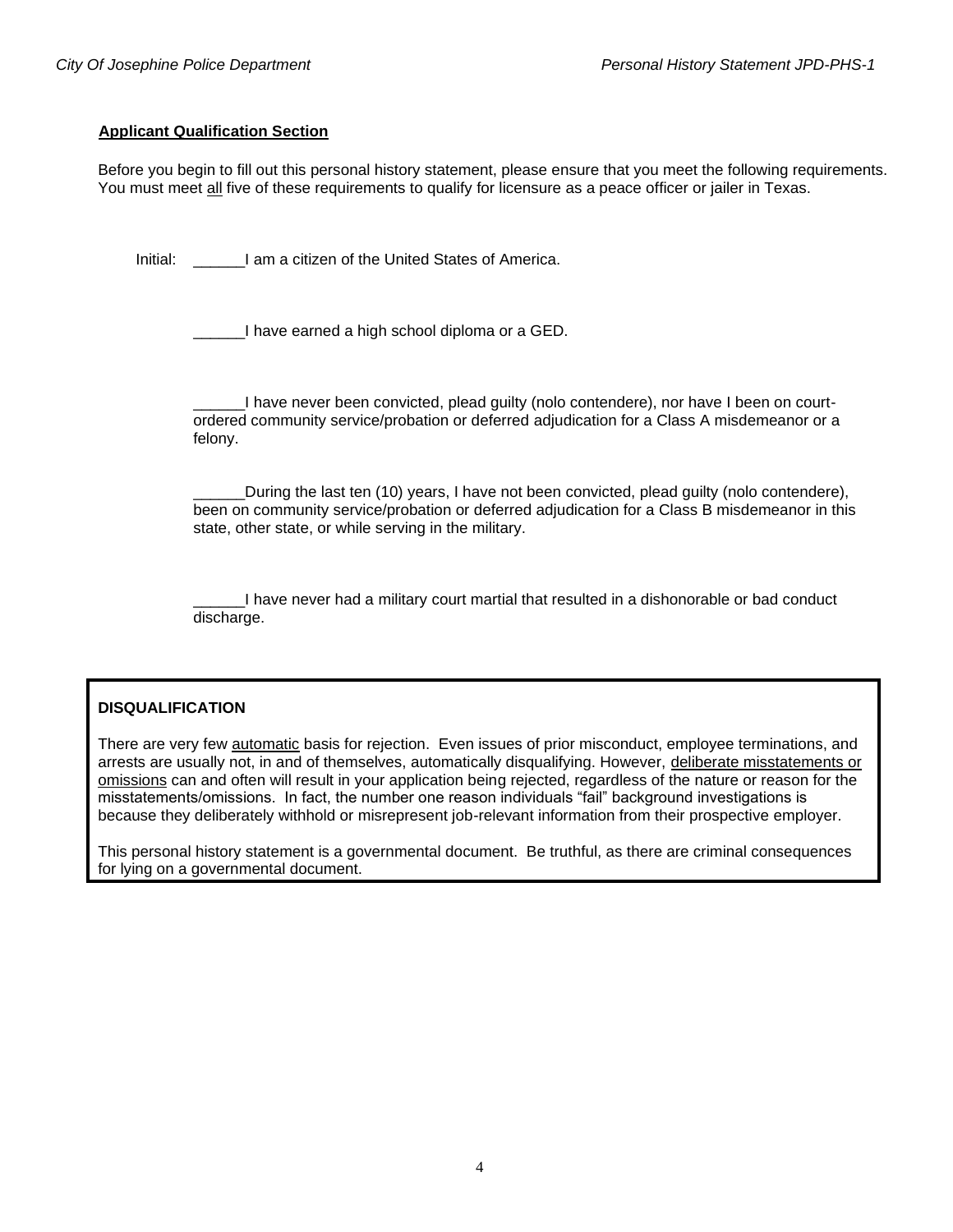# **APPLICANT IDENTIFICATION**

# INFORMATION PROVIDED IN THIS SECTION IS USED FOR IDENTIFICATION PURPOSES ONLY.

| Last Name                                     | First                                                                                                           | Middle                      | Maiden                                                                                                                  |
|-----------------------------------------------|-----------------------------------------------------------------------------------------------------------------|-----------------------------|-------------------------------------------------------------------------------------------------------------------------|
|                                               |                                                                                                                 |                             |                                                                                                                         |
| <b>Street Address</b>                         |                                                                                                                 |                             |                                                                                                                         |
|                                               |                                                                                                                 |                             |                                                                                                                         |
| City                                          |                                                                                                                 | State & Zip Code            |                                                                                                                         |
| Mailing Address (if different from residence) |                                                                                                                 | State & Zip Code            |                                                                                                                         |
|                                               |                                                                                                                 |                             |                                                                                                                         |
| Home Telephone No.                            | Work Telephone No.                                                                                              | Cellular No.                |                                                                                                                         |
|                                               |                                                                                                                 | Pager No.                   |                                                                                                                         |
| Date of Birth                                 | Social Security No.                                                                                             | Drivers License No. & State |                                                                                                                         |
|                                               |                                                                                                                 |                             |                                                                                                                         |
|                                               | Have you ever been known or gone by any other name (excluding nick-names)? If yes, give details.                |                             |                                                                                                                         |
|                                               |                                                                                                                 |                             |                                                                                                                         |
|                                               |                                                                                                                 |                             |                                                                                                                         |
|                                               | Place of Birth (City, County, State, Country) Manual Communication of the Country of the Country of the Country |                             |                                                                                                                         |
|                                               |                                                                                                                 |                             |                                                                                                                         |
|                                               | Height__________    Weight________    Eye Color_________________________________                                |                             | Hair Color______________________                                                                                        |
|                                               |                                                                                                                 |                             |                                                                                                                         |
|                                               |                                                                                                                 |                             |                                                                                                                         |
|                                               | service provider(s).                                                                                            |                             | Do you have a social networking, instant messaging, or other internet-based profile(s)? If yes, provide screen name(s), |
|                                               |                                                                                                                 |                             |                                                                                                                         |
|                                               |                                                                                                                 |                             |                                                                                                                         |

\_\_\_\_\_\_\_\_\_\_\_\_\_\_\_\_\_\_\_\_\_\_\_\_\_\_\_\_\_\_\_\_\_\_\_\_\_\_\_\_\_\_\_\_\_\_\_\_\_\_\_\_\_\_\_\_\_\_\_\_\_\_\_\_\_\_\_\_\_\_\_\_\_\_\_\_\_\_\_\_\_\_\_\_\_\_\_\_\_\_\_\_\_\_\_\_\_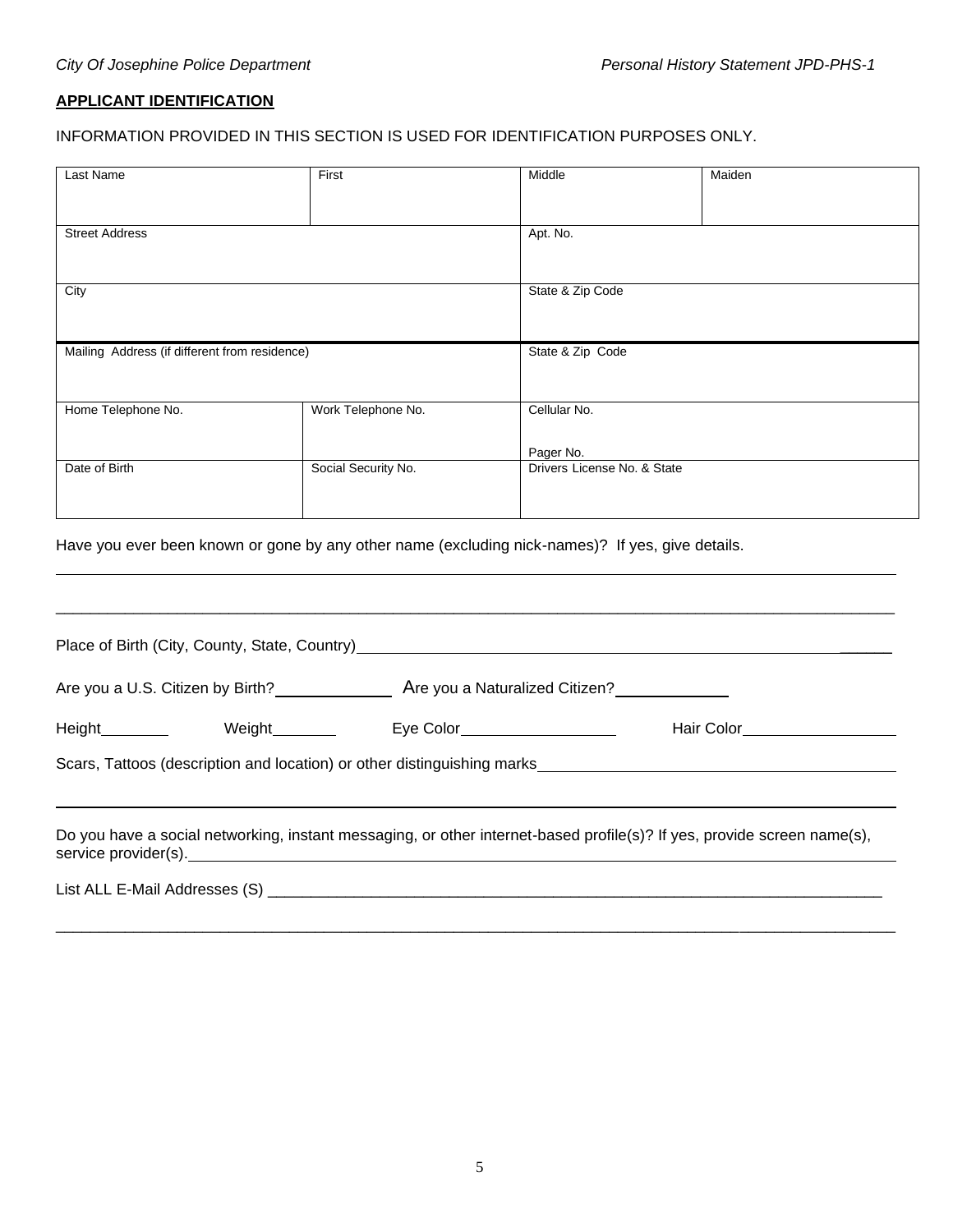# **MARITAL & FAMILY HISTORY**

| Single____________ Married____________________Engaged_______________Co-habiting_________ |                                                                                                                                                                                                                                  |             |
|------------------------------------------------------------------------------------------|----------------------------------------------------------------------------------------------------------------------------------------------------------------------------------------------------------------------------------|-------------|
|                                                                                          |                                                                                                                                                                                                                                  |             |
|                                                                                          |                                                                                                                                                                                                                                  |             |
|                                                                                          |                                                                                                                                                                                                                                  |             |
|                                                                                          |                                                                                                                                                                                                                                  |             |
|                                                                                          |                                                                                                                                                                                                                                  |             |
|                                                                                          | Home Telephone No.___________________________________Work Telephone No._____________________________                                                                                                                             |             |
|                                                                                          | Roommate(s)(do not include parents or cohabitants)<br>example and the contract of the contract of the contract of the contract of the contract of the contract of the contract of the contract of the contract of the contract o |             |
|                                                                                          |                                                                                                                                                                                                                                  |             |
|                                                                                          |                                                                                                                                                                                                                                  |             |
| If you have been separated, divorced, or widowed, provide details below:                 |                                                                                                                                                                                                                                  |             |
|                                                                                          |                                                                                                                                                                                                                                  |             |
|                                                                                          |                                                                                                                                                                                                                                  |             |
| Date<br>Separated <b>Separated</b>                                                       | Separated the contract of the second series of the second series of the series of the series of the series of the series of the series of the series of the series of the series of the series of the series of the series of    | <b>Date</b> |

| Separated             | Date | Separated        | Date                  |  |  |
|-----------------------|------|------------------|-----------------------|--|--|
| Divorced              | Date | Divorced         | Date                  |  |  |
| Widowed               | Date | Widowed          | Date                  |  |  |
| Annulled              | Date | Annulled         | Date                  |  |  |
| Court or State issued |      |                  | Court or State issued |  |  |
| Ex-spouse's Name      |      | Ex-spouse's Name |                       |  |  |
| Date of Birth         |      | Date of Birth    |                       |  |  |
| Telephone No.         |      | Telephone No.    |                       |  |  |
|                       |      |                  |                       |  |  |

Identify children related to you or your spouse (Natural, Step-Children, Adopted, or Foster Children)

| Relation | Name | Date of Birth | Address |
|----------|------|---------------|---------|
|          |      |               |         |
|          |      |               |         |
|          |      |               |         |
|          |      |               |         |
|          |      |               |         |
|          |      |               |         |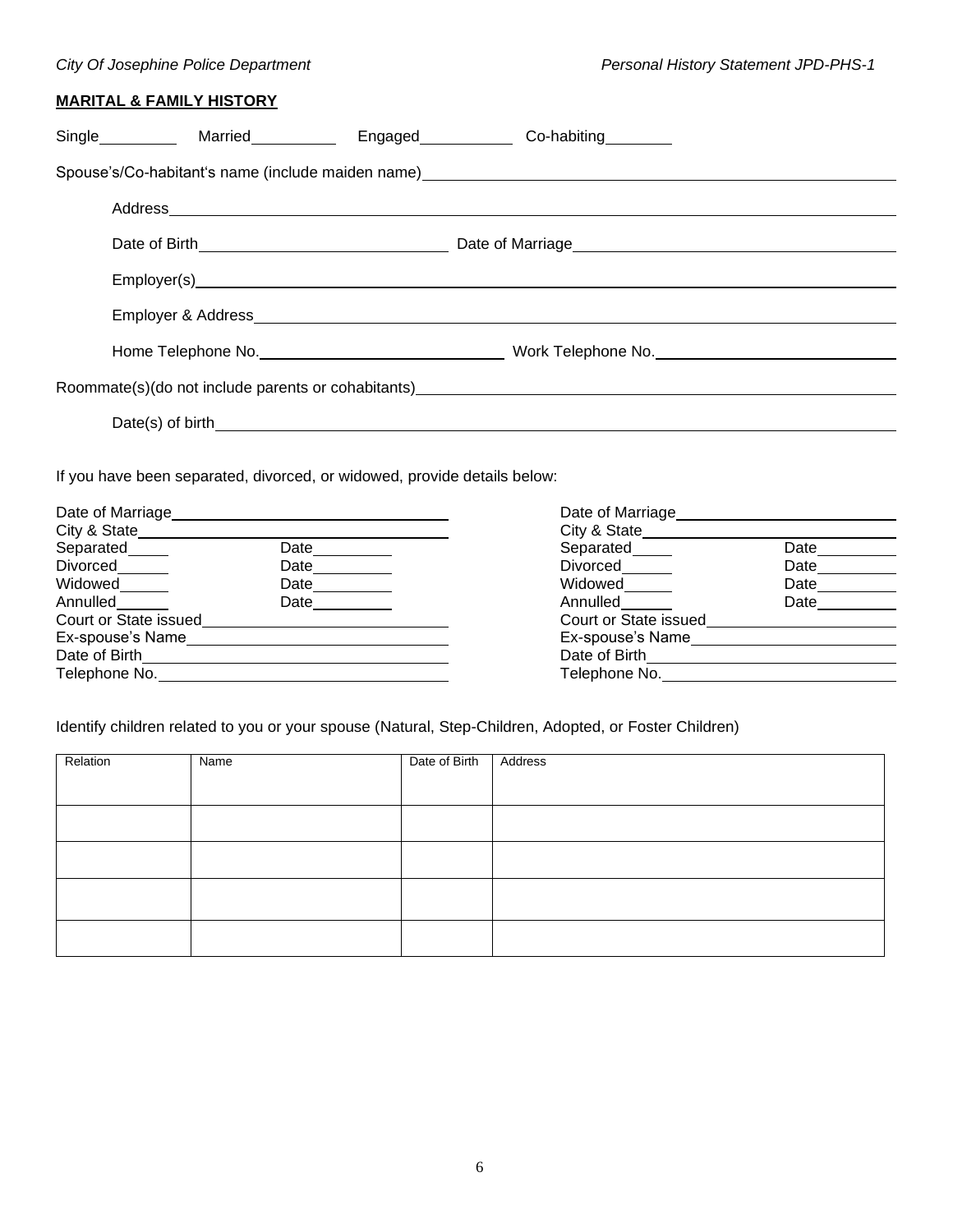Identify relatives in the following order: Father, Mother (include maiden name), step-parents (if any), brothers and sisters.

| Relationship | Name | <b>Complete Address</b> | <b>Phone Number</b> | DOB |
|--------------|------|-------------------------|---------------------|-----|
|              |      |                         |                     |     |
|              |      |                         |                     |     |
|              |      |                         |                     |     |
|              |      |                         |                     |     |
|              |      |                         |                     |     |
|              |      |                         |                     |     |
|              |      |                         |                     |     |
|              |      |                         |                     |     |
|              |      |                         |                     |     |
|              |      |                         |                     |     |
|              |      |                         |                     |     |
|              |      |                         |                     |     |
|              |      |                         |                     |     |
|              |      |                         |                     |     |
|              |      |                         |                     |     |
|              |      |                         |                     |     |

### **RESIDENCES**

Identify all residences where you have lived in the last 10 years, **beginning with the most recent, including your present address.** List date by month/year. **Include military assignments. (No TDY's)**

| From | T <sub>0</sub> | Address | City | Sate & Zip code |
|------|----------------|---------|------|-----------------|
|      |                |         |      |                 |
|      |                |         |      |                 |
|      |                |         |      |                 |
|      |                |         |      |                 |
|      |                |         |      |                 |
|      |                |         |      |                 |
|      |                |         |      |                 |
|      |                |         |      |                 |
|      |                |         |      |                 |
|      |                |         |      |                 |
|      |                |         |      |                 |
|      |                |         |      |                 |
|      |                |         |      |                 |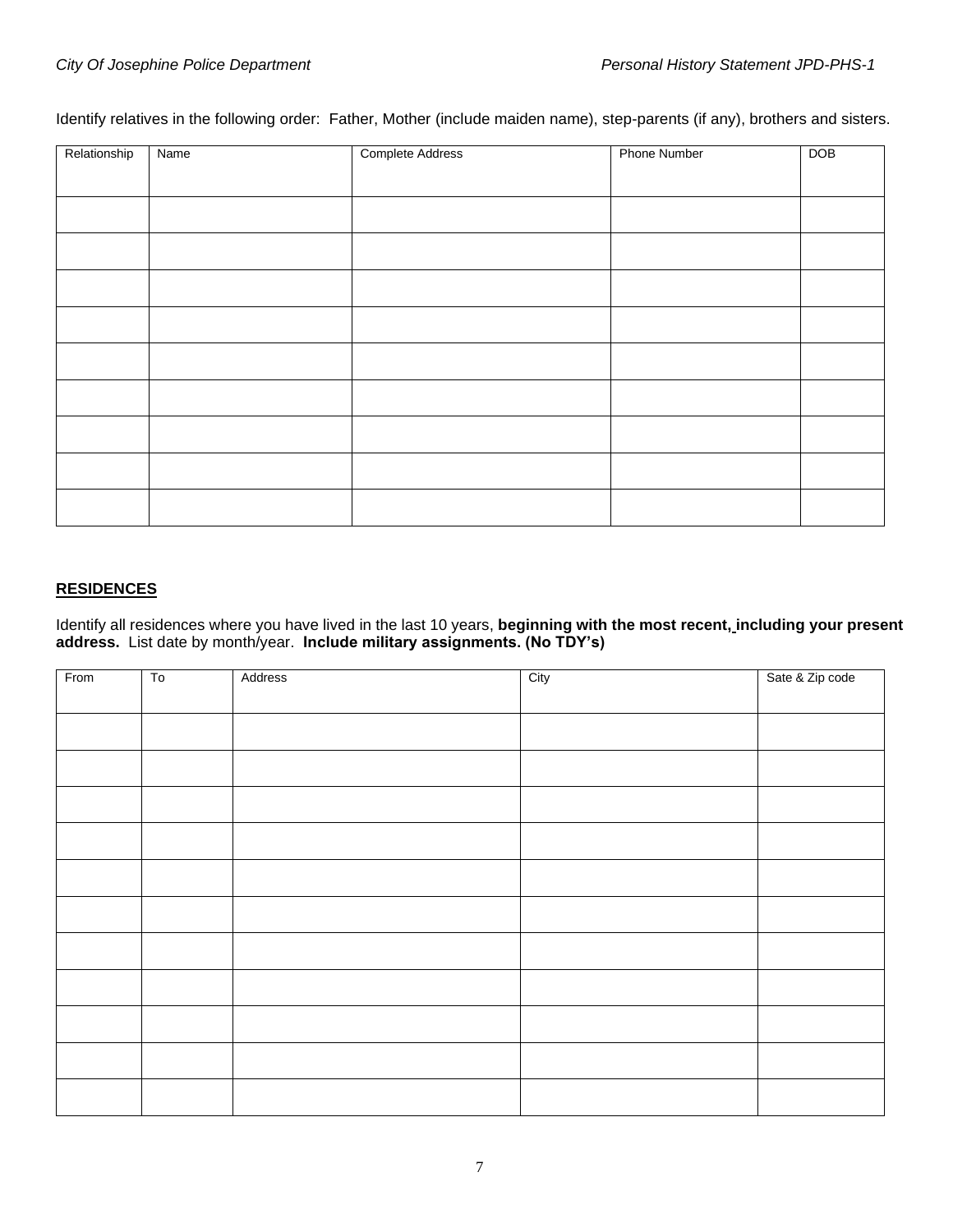# **PERSONAL REFERENCES**

List five (5) persons who know you well enough to provide current information about you. Do not list relatives, former or present employers, or supervisors.

| Address                                                                                               |  |
|-------------------------------------------------------------------------------------------------------|--|
|                                                                                                       |  |
|                                                                                                       |  |
| Identify below any employees of the Texas Commission on Law Enforcement with whom you are acquainted: |  |
|                                                                                                       |  |
|                                                                                                       |  |
|                                                                                                       |  |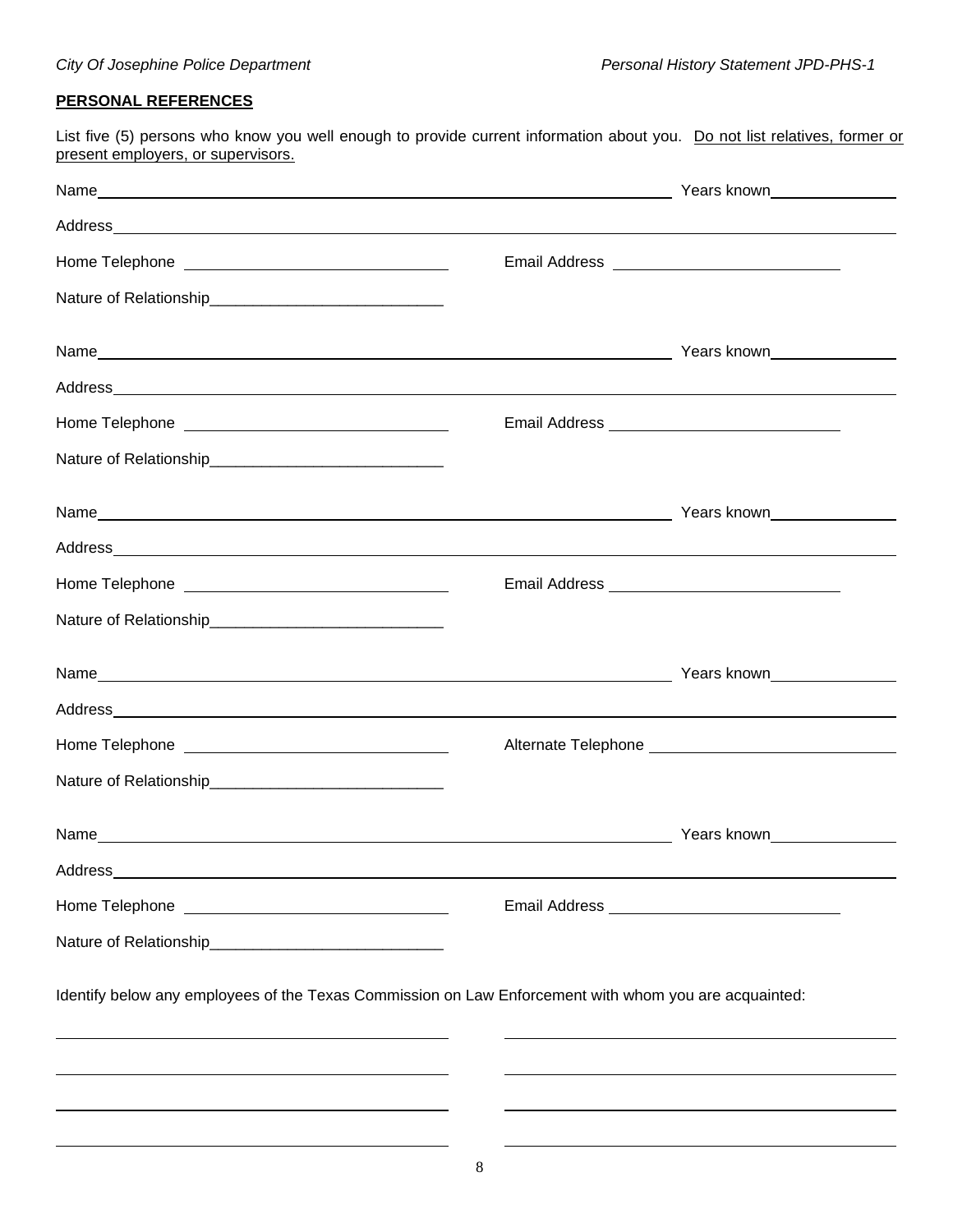# **TRAFFIC RECORD**

Identify all vehicles that you currently own or operate:

| Year                                                                                                                                                                                                                                                                                                                                                           | <u>Roching an vornolog inal you can chilig own or operato.</u><br>Make                                                                                                  | Model | Color | License Plate No. | Owner |  |
|----------------------------------------------------------------------------------------------------------------------------------------------------------------------------------------------------------------------------------------------------------------------------------------------------------------------------------------------------------------|-------------------------------------------------------------------------------------------------------------------------------------------------------------------------|-------|-------|-------------------|-------|--|
|                                                                                                                                                                                                                                                                                                                                                                |                                                                                                                                                                         |       |       |                   |       |  |
|                                                                                                                                                                                                                                                                                                                                                                |                                                                                                                                                                         |       |       |                   |       |  |
|                                                                                                                                                                                                                                                                                                                                                                |                                                                                                                                                                         |       |       |                   |       |  |
|                                                                                                                                                                                                                                                                                                                                                                |                                                                                                                                                                         |       |       |                   |       |  |
|                                                                                                                                                                                                                                                                                                                                                                |                                                                                                                                                                         |       |       |                   |       |  |
|                                                                                                                                                                                                                                                                                                                                                                |                                                                                                                                                                         |       |       |                   |       |  |
|                                                                                                                                                                                                                                                                                                                                                                |                                                                                                                                                                         |       |       |                   |       |  |
|                                                                                                                                                                                                                                                                                                                                                                | Expires: Note and the set of the set of the set of the set of the set of the set of the set of the set of the<br>Please list your current automobile insurance carrier: |       |       |                   |       |  |
|                                                                                                                                                                                                                                                                                                                                                                |                                                                                                                                                                         |       |       |                   |       |  |
| Have you ever possessed a driver's license issued by any state other than Texas? Yes_________<br>No and the second second second second second second second second second second second second second second second second second second second second second second second second second second second second second second s<br>If yes, give details below: |                                                                                                                                                                         |       |       |                   |       |  |
|                                                                                                                                                                                                                                                                                                                                                                |                                                                                                                                                                         |       |       |                   |       |  |
|                                                                                                                                                                                                                                                                                                                                                                |                                                                                                                                                                         |       |       |                   |       |  |
| Have you ever had your driver's license suspended or revoked? Yes___ No___ If yes, give reason, date, and length of                                                                                                                                                                                                                                            |                                                                                                                                                                         |       |       |                   |       |  |
|                                                                                                                                                                                                                                                                                                                                                                |                                                                                                                                                                         |       |       |                   |       |  |

### Identify all motor vehicle accidents you have been involved in during the last 10 years.

| Date | Location                                                         | Police Report: Yes/No  |
|------|------------------------------------------------------------------|------------------------|
|      |                                                                  |                        |
|      | Cause of Accident (e.g., ran red light, failed to control speed) |                        |
|      |                                                                  |                        |
| Date | Location                                                         | Police Report: Yes /No |
|      |                                                                  |                        |
|      |                                                                  |                        |
|      |                                                                  |                        |
|      | Cause of Accident (e.g., ran red light, failed to control speed) |                        |

#### Identify all traffic citations you have received within the last 10 years, excluding parking tickets:

| Month/Year | Violation | .<br>City & State | Disposition (e.g., defensive driving, dismissed) |
|------------|-----------|-------------------|--------------------------------------------------|
|            |           |                   |                                                  |
|            |           |                   |                                                  |
|            |           |                   |                                                  |
|            |           |                   |                                                  |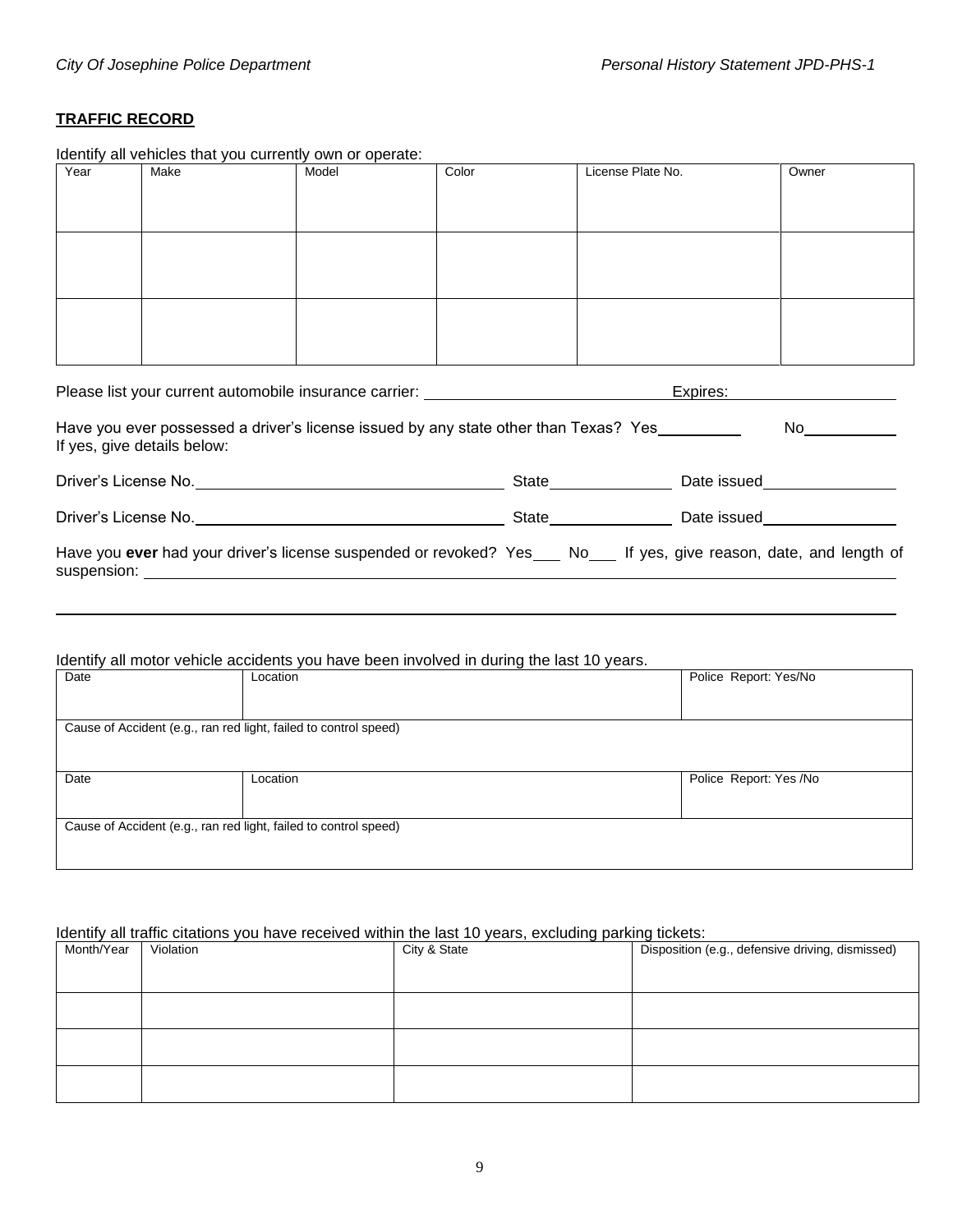#### **ARRESTS, DETENTIONS, AND LITIGATION**

Have you **ever** been arrested or detained by law enforcement?

Yes No No If yes, complete the following table:

| Agency | Offense | Date | Location | Outcome |
|--------|---------|------|----------|---------|
|        |         |      |          |         |
|        |         |      |          |         |
|        |         |      |          |         |
|        |         |      |          |         |
|        |         |      |          |         |

Have you **ever** committed an act of family violence? ("Family violence" means an act by a member of a family or household against another member of the family or household that is intended to result in physical harm, bodily injury, assault, or sexual assault or that is a threat that reasonably places the member in fear of imminent physical harm, bodily injury, assault, or sexual assault, but does not include defensive measures to protect oneself.) (Texas Family Code Section 71.004) If yes, explain:

Have you **ever** assaulted another person since the age of seventeen (17)? ("Assault" means to cause bodily injury to another, threaten another with imminent bodily injury, or to cause physical contact with another when the person knows or should reasonably believe that the other will regard the contact as offensive or provocative.) (Texas Penal Code Section 22.01) If yes, explain:

Have you **ever** been considered or named a suspect in a criminal investigation or criminal offense? If yes, explain:

Have you **ever** been a party to a civil suit or action? If yes, explain:

Have you **ever** been involved in any incident (do not include vehicular accidents) in which a police report was made or law enforcement was called? If yes, explain:

Other than crimes that would have been sealed by juvenile records, have you ever committed – or assisted another person in the commission of – a felony crime, serious misdemeanor, or a crime involving moral turpitude that went undetected or unreported to law enforcement? If yes, explain:

Do you anticipate being sued or named in any type of lawsuit or proceeding? Yes No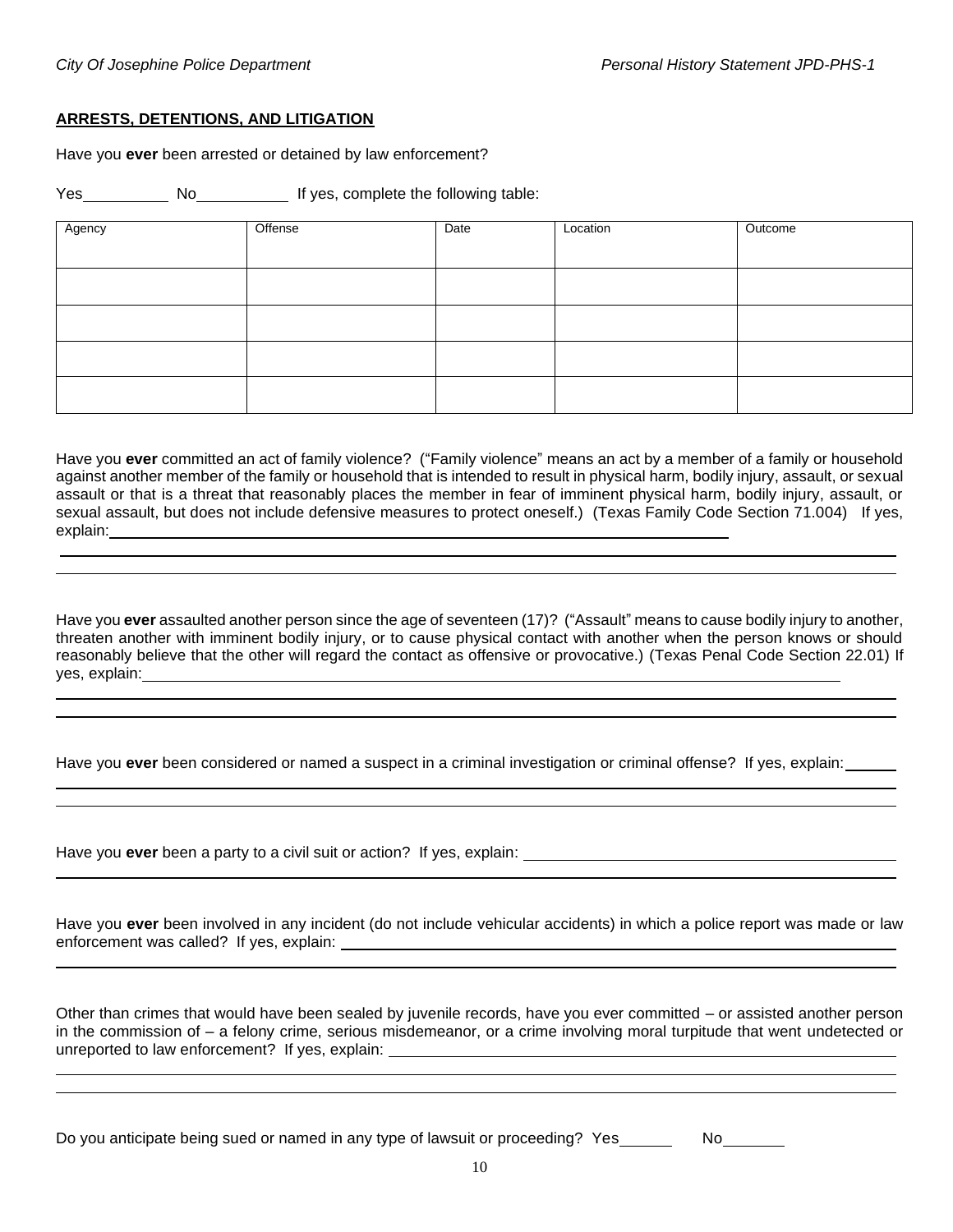#### **FAMILY AND RELATIVES' ARRESTS**

Have members of your immediate family or close relatives have ever been arrested?

Yes \_\_\_\_\_\_\_\_\_\_ No\_\_\_\_\_\_\_\_\_\_\_\_\_\_\_\_\_\_\_ If yes, complete the following table:

| Name/Relationship | Charge/Offense | Outcome | Year | Agency |
|-------------------|----------------|---------|------|--------|
|                   |                |         |      |        |
|                   |                |         |      |        |
|                   |                |         |      |        |
|                   |                |         |      |        |
|                   |                |         |      |        |
|                   |                |         |      |        |
|                   |                |         |      |        |
|                   |                |         |      |        |
|                   |                |         |      |        |
|                   |                |         |      |        |
|                   |                |         |      |        |
|                   |                |         |      |        |

#### **FINANCIAL HISTORY**

|                                                                                                                | Spouse's current net monthly income |           |  |
|----------------------------------------------------------------------------------------------------------------|-------------------------------------|-----------|--|
| Source                                                                                                         | Amount                              | Frequency |  |
|                                                                                                                |                                     |           |  |
| Do you have any accounts with a financial institution? Yes ____ No___                                          |                                     |           |  |
| Name(s) of financial institution(s) Manual Community of the Manual Community of the Manual Community of the Ma |                                     |           |  |

Type(s) of account(s) example and the state of the state of the state of the state of the state of the state of the state of the state of the state of the state of the state of the state of the state of the state of the st

Identify any person or entity to whom you are indebted, and the extent of your indebtedness. Include mortgages, vehicle payments, charge accounts, credit cards, loans, child support payments, and any other debts or payments.

| Name of Creditor (e.g., Sears, Citi financial) | Type of Debt (e.g., student loan, automobile) | Monthly Payment | Approx Balance |
|------------------------------------------------|-----------------------------------------------|-----------------|----------------|
|                                                |                                               |                 |                |
|                                                |                                               |                 |                |
|                                                |                                               |                 |                |
|                                                |                                               |                 |                |
|                                                |                                               |                 |                |
|                                                |                                               |                 |                |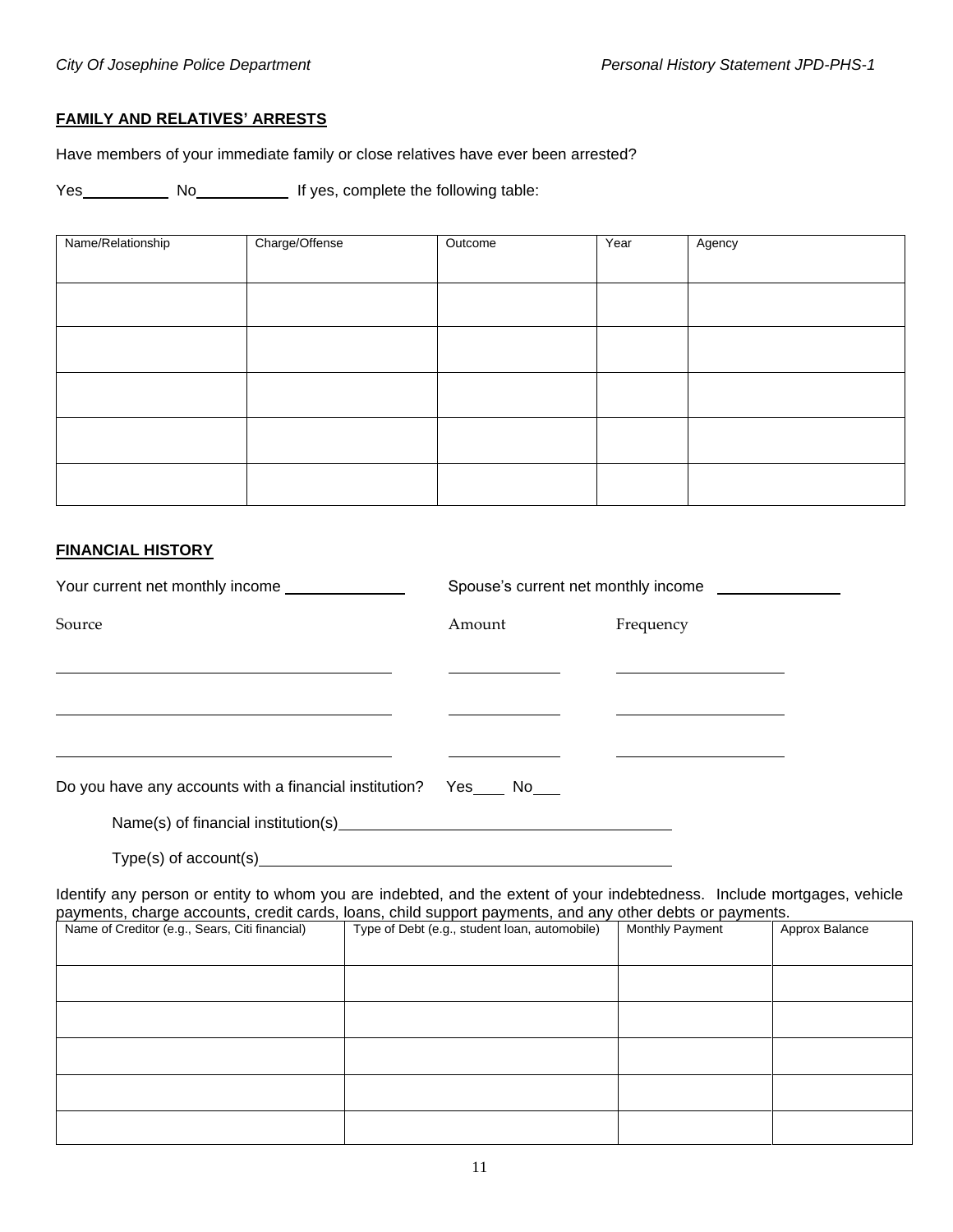# **CREDIT INFORMATION**

| Have you ever filed bankruptcy personally or on behalf of a business?                                                | Yes                  | No lot in the set of the set of the set of the set of the set of the set of the set of the set of the set of the set of the set of the set of the set of the set of the set of the set of the set of the set of the set of the |
|----------------------------------------------------------------------------------------------------------------------|----------------------|--------------------------------------------------------------------------------------------------------------------------------------------------------------------------------------------------------------------------------|
|                                                                                                                      |                      |                                                                                                                                                                                                                                |
| Have you ever had any personal or real property repossessed or foreclosed?                                           | Yes No               |                                                                                                                                                                                                                                |
| Have you ever failed to pay Federal, state, or other taxes?                                                          | Yes No               |                                                                                                                                                                                                                                |
| Have you ever failed to file a tax return, when required by law?                                                     | Yes No               |                                                                                                                                                                                                                                |
| Have you ever had a lien placed against your property for failing to pay taxes or other debts?                       | $Yes$ No $No$        |                                                                                                                                                                                                                                |
| Have you ever had a judgment entered against you?                                                                    | Yes No               |                                                                                                                                                                                                                                |
| Have you ever defaulted on any type of loan?                                                                         |                      |                                                                                                                                                                                                                                |
| Have you ever had bills or debts turned over to a collection agency?                                                 | Yes_______ No_______ |                                                                                                                                                                                                                                |
| Have you ever had any credit account suspended, charged off, or cancelled for failure to pay?                        | Yes No               |                                                                                                                                                                                                                                |
| Have you ever written a check that was later returned for Non Sufficient Funds (NSF)?                                | Yes No               |                                                                                                                                                                                                                                |
| Have you ever been delinquent on court-imposed alimony or child support payments?                                    | Yes No               |                                                                                                                                                                                                                                |
| Have you ever been disciplined regarding the use of a travel/credit card provided by an employer? Yes______ No______ |                      |                                                                                                                                                                                                                                |
| Are you currently more than sixty (60) days delinquent on any debts?                                                 | Yes No               |                                                                                                                                                                                                                                |
| Have you ever applied for unemployment compensation? Yes__________ No_________When? _________________________        |                      |                                                                                                                                                                                                                                |
| Have you ever received unemployment compensation? Yes _________ No_________ When? _________________                  |                      |                                                                                                                                                                                                                                |

Identify any person or entity to which you are **more than 30 days late** in paying. Include mortgages, vehicle payments, charge accounts, credit cards, loans, child support payments, and any other debts or payments.

| Name of Creditor (e.g., Sears, Citi financial) | Type of Debt (e.g., student loan, automobile) | Number of Days Late | Reason |
|------------------------------------------------|-----------------------------------------------|---------------------|--------|
|                                                |                                               |                     |        |
|                                                |                                               |                     |        |
|                                                |                                               |                     |        |
|                                                |                                               |                     |        |
|                                                |                                               |                     |        |
|                                                |                                               |                     |        |
|                                                |                                               |                     |        |
|                                                |                                               |                     |        |
|                                                |                                               |                     |        |
|                                                |                                               |                     |        |
|                                                |                                               |                     |        |
|                                                |                                               |                     |        |
|                                                |                                               |                     |        |
|                                                |                                               |                     |        |
|                                                |                                               |                     |        |
|                                                |                                               |                     |        |
|                                                |                                               |                     |        |
|                                                |                                               |                     |        |
|                                                |                                               |                     |        |
|                                                |                                               |                     |        |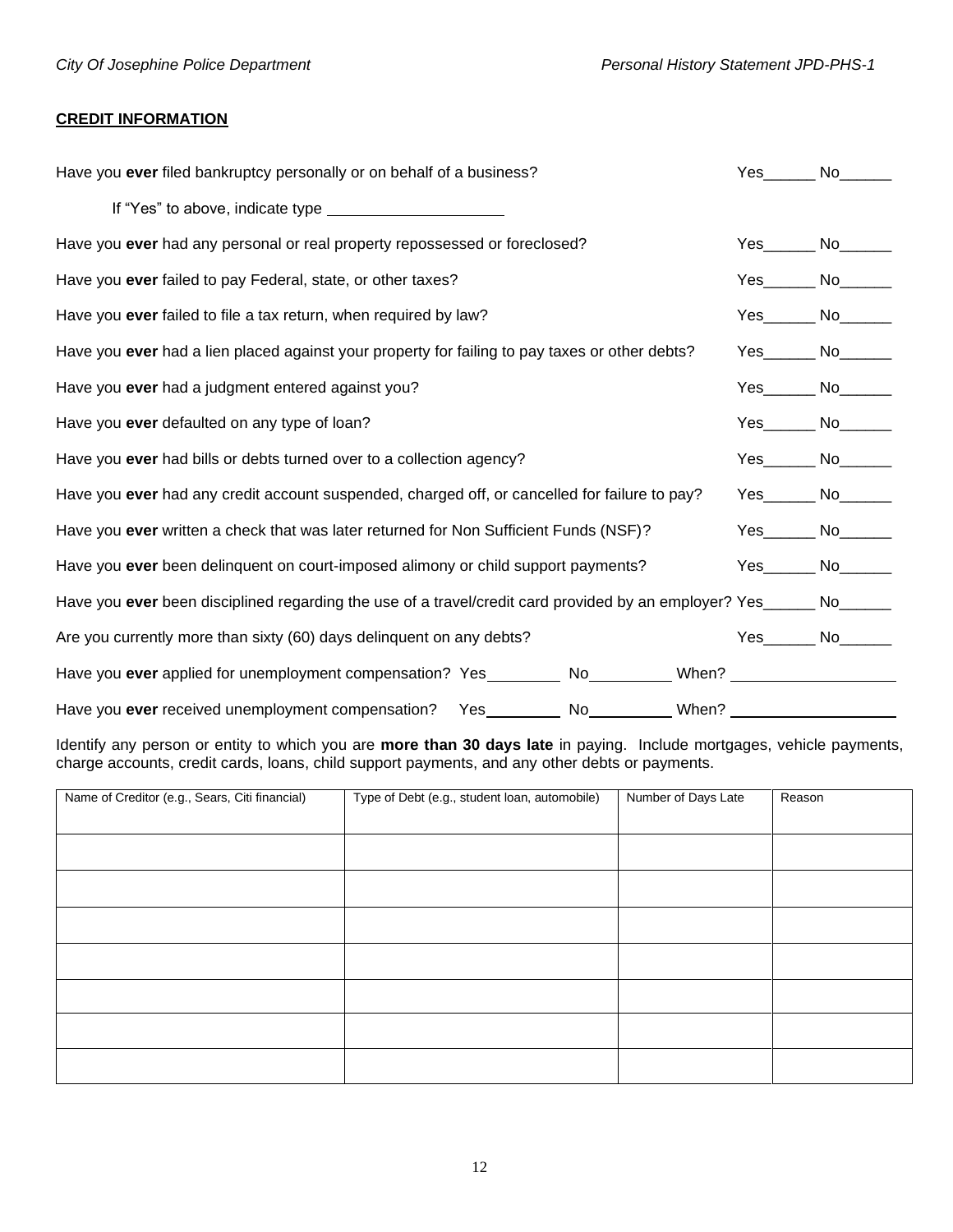# **EMPLOYMENT HISTORY**

Beginning with your present or most recent job, list all employment for the last ten years (10). Include full-time, part-time, temporary, seasonal, military assignments, or unpaid internships, plus all periods of unemployment.

| If you are currently employed, may we contact your present employer? Yes _____ No ____                                                                                                                                               |  |
|--------------------------------------------------------------------------------------------------------------------------------------------------------------------------------------------------------------------------------------|--|
|                                                                                                                                                                                                                                      |  |
| Address <b>contract and contract and contract of the contract of the contract of the contract of the contract of the contract of the contract of the contract of the contract of the contract of the contract of the contract of</b> |  |
|                                                                                                                                                                                                                                      |  |
|                                                                                                                                                                                                                                      |  |
|                                                                                                                                                                                                                                      |  |
|                                                                                                                                                                                                                                      |  |
|                                                                                                                                                                                                                                      |  |
|                                                                                                                                                                                                                                      |  |
|                                                                                                                                                                                                                                      |  |
|                                                                                                                                                                                                                                      |  |
|                                                                                                                                                                                                                                      |  |
|                                                                                                                                                                                                                                      |  |
|                                                                                                                                                                                                                                      |  |
|                                                                                                                                                                                                                                      |  |
| Identify any disciplinary actions you received: Notice of the state of the state of the state of the state of the state of the state of the state of the state of the state of the state of the state of the state of the stat       |  |
|                                                                                                                                                                                                                                      |  |
|                                                                                                                                                                                                                                      |  |
|                                                                                                                                                                                                                                      |  |
|                                                                                                                                                                                                                                      |  |
|                                                                                                                                                                                                                                      |  |
| Was there an unemployment period between previous employment and the one listed above? _____Yes ____No                                                                                                                               |  |
|                                                                                                                                                                                                                                      |  |

**\_\_\_\_\_\_\_\_\_\_\_\_\_\_\_\_\_\_\_\_\_\_\_\_\_\_\_\_\_\_\_\_\_\_\_\_\_\_\_\_\_\_\_\_\_\_\_\_\_\_\_\_\_\_\_\_\_\_\_\_\_\_\_\_\_\_\_\_\_\_\_\_\_\_\_\_\_\_\_\_\_\_\_\_\_\_\_\_\_\_\_\_\_\_\_\_**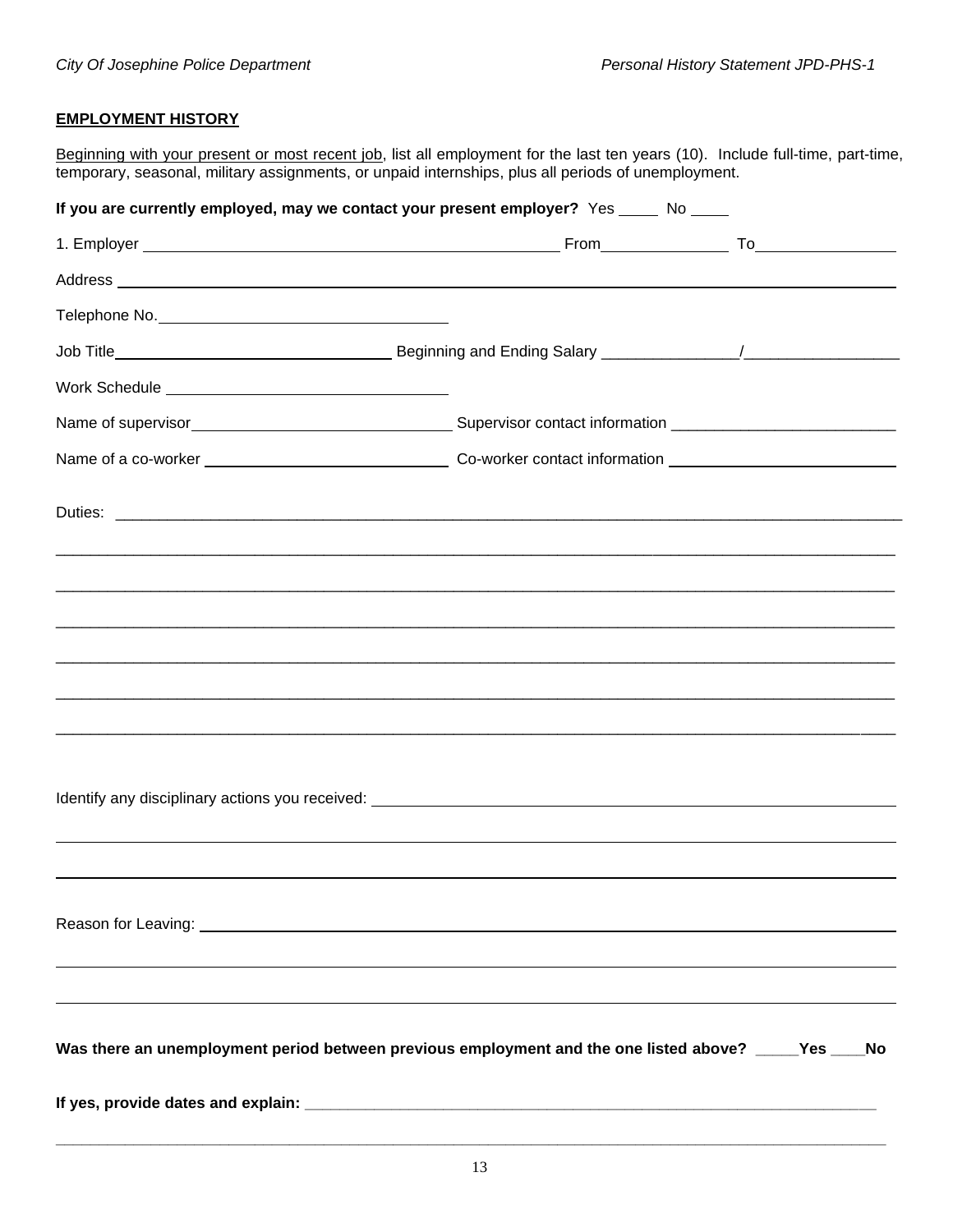| Reason for Leaving: North Contract Contract of the Contract of the Contract of the Contract of the Contract of |  |
|----------------------------------------------------------------------------------------------------------------|--|
|                                                                                                                |  |
|                                                                                                                |  |
| Was there an unemployment period between previous employment and the one listed above? ____Yes ___No           |  |
|                                                                                                                |  |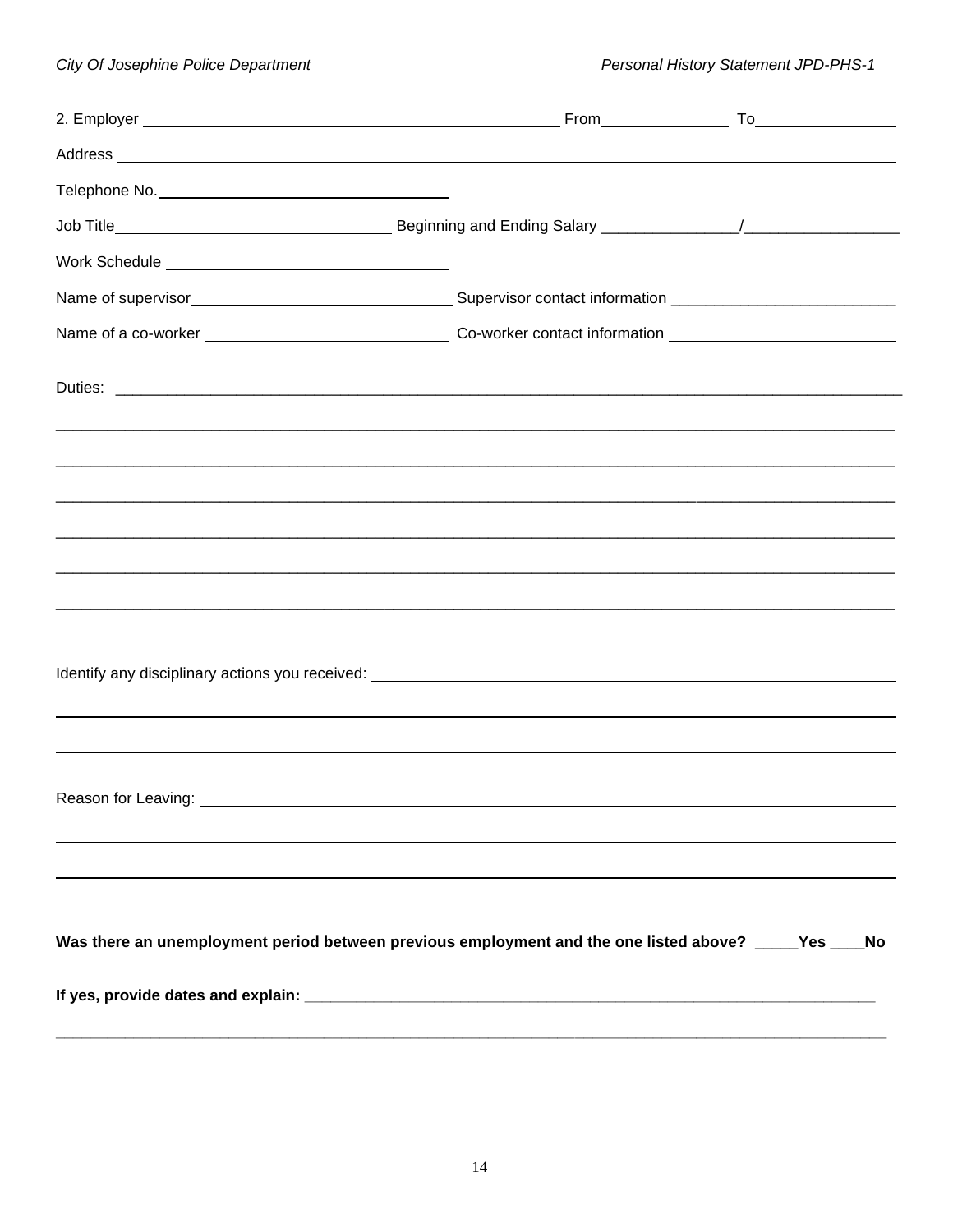| City Of Josephine Police Department                                                                    |  | Personal History Statement JPD-PHS-1 |  |
|--------------------------------------------------------------------------------------------------------|--|--------------------------------------|--|
|                                                                                                        |  |                                      |  |
|                                                                                                        |  |                                      |  |
|                                                                                                        |  |                                      |  |
|                                                                                                        |  |                                      |  |
|                                                                                                        |  |                                      |  |
|                                                                                                        |  |                                      |  |
|                                                                                                        |  |                                      |  |
|                                                                                                        |  |                                      |  |
|                                                                                                        |  |                                      |  |
|                                                                                                        |  |                                      |  |
|                                                                                                        |  |                                      |  |
|                                                                                                        |  |                                      |  |
|                                                                                                        |  |                                      |  |
|                                                                                                        |  |                                      |  |
|                                                                                                        |  |                                      |  |
|                                                                                                        |  |                                      |  |
|                                                                                                        |  |                                      |  |
|                                                                                                        |  |                                      |  |
|                                                                                                        |  |                                      |  |
|                                                                                                        |  |                                      |  |
|                                                                                                        |  |                                      |  |
|                                                                                                        |  |                                      |  |
| Was there an unemployment period between previous employment and the one listed above? _____Yes ____No |  |                                      |  |
|                                                                                                        |  |                                      |  |
|                                                                                                        |  |                                      |  |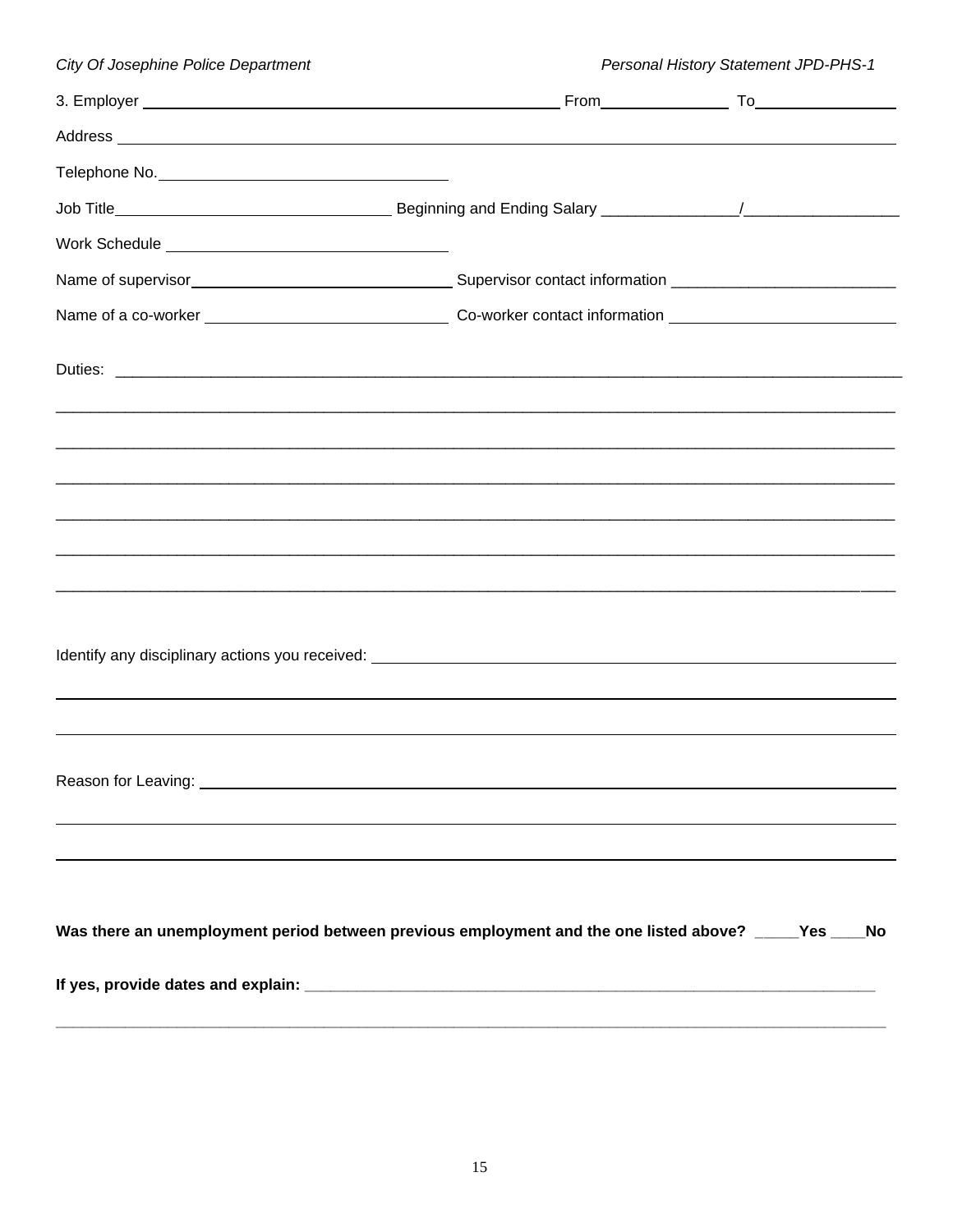| City Of Josephine Police Department                                                                                                                                                                                            | Personal History Statement JPD-PHS-1 |  |  |
|--------------------------------------------------------------------------------------------------------------------------------------------------------------------------------------------------------------------------------|--------------------------------------|--|--|
|                                                                                                                                                                                                                                |                                      |  |  |
| Address and the contract of the contract of the contract of the contract of the contract of the contract of the                                                                                                                |                                      |  |  |
|                                                                                                                                                                                                                                |                                      |  |  |
|                                                                                                                                                                                                                                |                                      |  |  |
|                                                                                                                                                                                                                                |                                      |  |  |
|                                                                                                                                                                                                                                |                                      |  |  |
|                                                                                                                                                                                                                                |                                      |  |  |
|                                                                                                                                                                                                                                |                                      |  |  |
|                                                                                                                                                                                                                                |                                      |  |  |
|                                                                                                                                                                                                                                |                                      |  |  |
|                                                                                                                                                                                                                                |                                      |  |  |
|                                                                                                                                                                                                                                |                                      |  |  |
|                                                                                                                                                                                                                                |                                      |  |  |
|                                                                                                                                                                                                                                |                                      |  |  |
|                                                                                                                                                                                                                                |                                      |  |  |
|                                                                                                                                                                                                                                |                                      |  |  |
| Identify any disciplinary actions you received: Notice of the state of the state of the state of the state of the state of the state of the state of the state of the state of the state of the state of the state of the stat |                                      |  |  |
|                                                                                                                                                                                                                                |                                      |  |  |
|                                                                                                                                                                                                                                |                                      |  |  |
|                                                                                                                                                                                                                                |                                      |  |  |
|                                                                                                                                                                                                                                |                                      |  |  |
|                                                                                                                                                                                                                                |                                      |  |  |
|                                                                                                                                                                                                                                |                                      |  |  |
|                                                                                                                                                                                                                                |                                      |  |  |
| Was there an unemployment period between previous employment and the one listed above? _____Yes ____No                                                                                                                         |                                      |  |  |
|                                                                                                                                                                                                                                |                                      |  |  |
|                                                                                                                                                                                                                                |                                      |  |  |
|                                                                                                                                                                                                                                |                                      |  |  |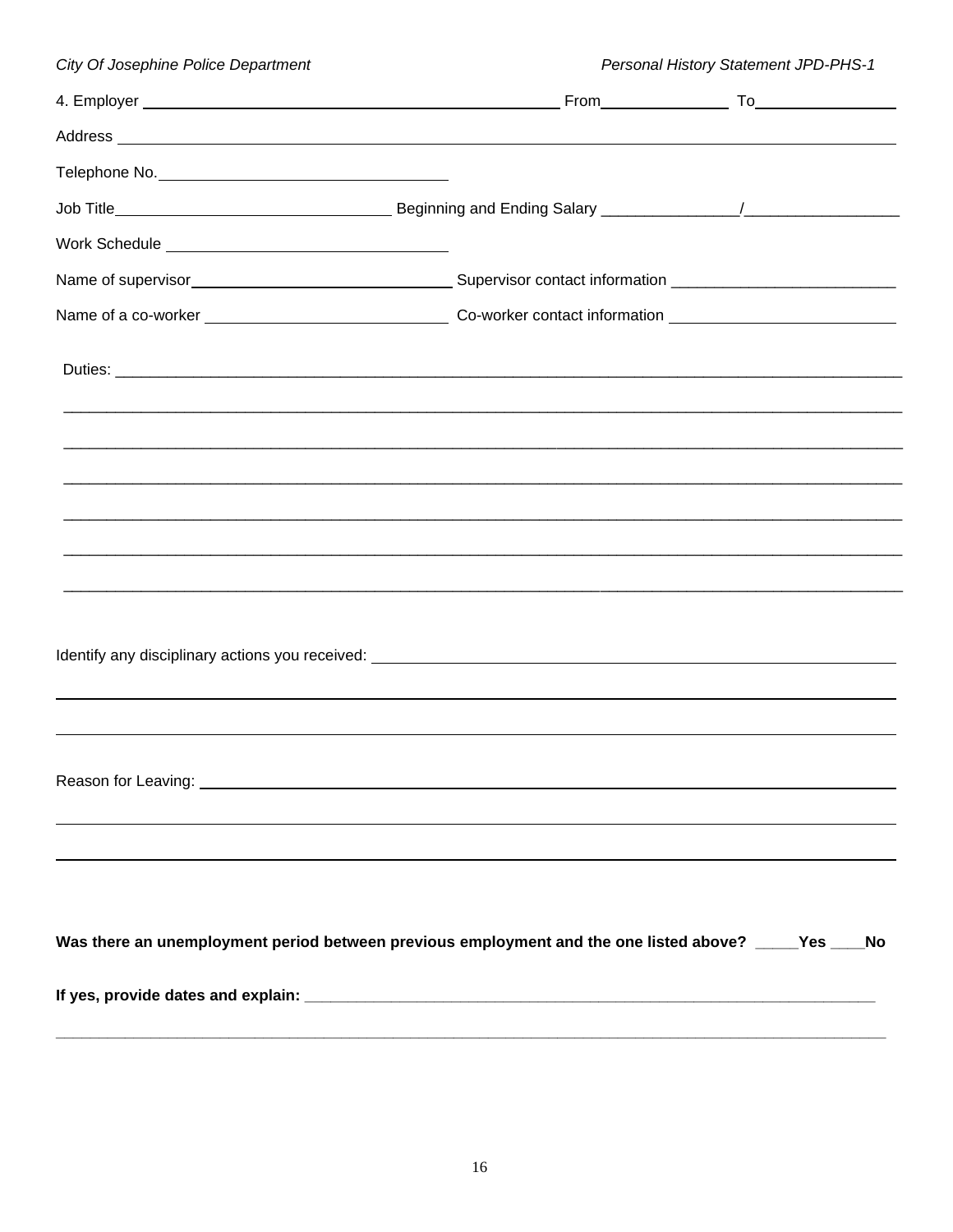| Address experience and the contract of the contract of the contract of the contract of the contract of the contract of the contract of the contract of the contract of the contract of the contract of the contract of the con |  |
|--------------------------------------------------------------------------------------------------------------------------------------------------------------------------------------------------------------------------------|--|
|                                                                                                                                                                                                                                |  |
|                                                                                                                                                                                                                                |  |
|                                                                                                                                                                                                                                |  |
|                                                                                                                                                                                                                                |  |
|                                                                                                                                                                                                                                |  |
|                                                                                                                                                                                                                                |  |
|                                                                                                                                                                                                                                |  |
| <u> 1980 - John Stone, Amerikaans en beskriuw op de Fryske kommunister en beskriuw op de foarmen oan de Fryske kom</u>                                                                                                         |  |
|                                                                                                                                                                                                                                |  |
|                                                                                                                                                                                                                                |  |
| Reason for Leaving: ___                                                                                                                                                                                                        |  |
|                                                                                                                                                                                                                                |  |
| Was there an unemployment period between previous employment and the one listed above? _____Yes ____No                                                                                                                         |  |
|                                                                                                                                                                                                                                |  |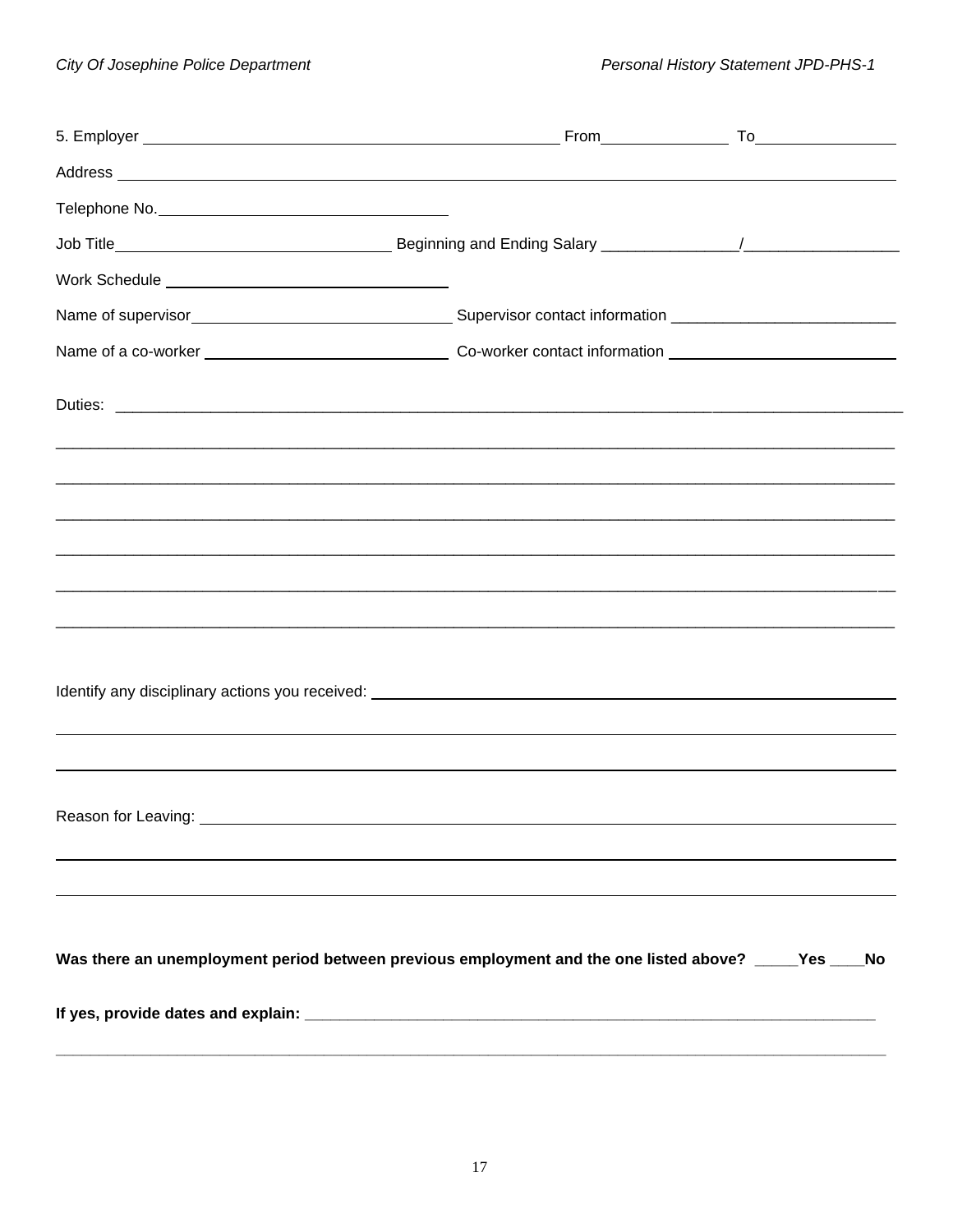| Address experience and the contract of the contract of the contract of the contract of the contract of the contract of the contract of the contract of the contract of the contract of the contract of the contract of the con |  |
|--------------------------------------------------------------------------------------------------------------------------------------------------------------------------------------------------------------------------------|--|
|                                                                                                                                                                                                                                |  |
|                                                                                                                                                                                                                                |  |
|                                                                                                                                                                                                                                |  |
|                                                                                                                                                                                                                                |  |
|                                                                                                                                                                                                                                |  |
|                                                                                                                                                                                                                                |  |
|                                                                                                                                                                                                                                |  |
|                                                                                                                                                                                                                                |  |
| <u> 1980 - Jan James James Barnett, amerikan bernama di sebagai bernama dan bernama di sebagai bernama di sebagai</u>                                                                                                          |  |
|                                                                                                                                                                                                                                |  |
|                                                                                                                                                                                                                                |  |
|                                                                                                                                                                                                                                |  |
|                                                                                                                                                                                                                                |  |
|                                                                                                                                                                                                                                |  |
|                                                                                                                                                                                                                                |  |
|                                                                                                                                                                                                                                |  |
| Was there an unemployment period between previous employment and the one listed above? ____Yes ___No                                                                                                                           |  |
|                                                                                                                                                                                                                                |  |
|                                                                                                                                                                                                                                |  |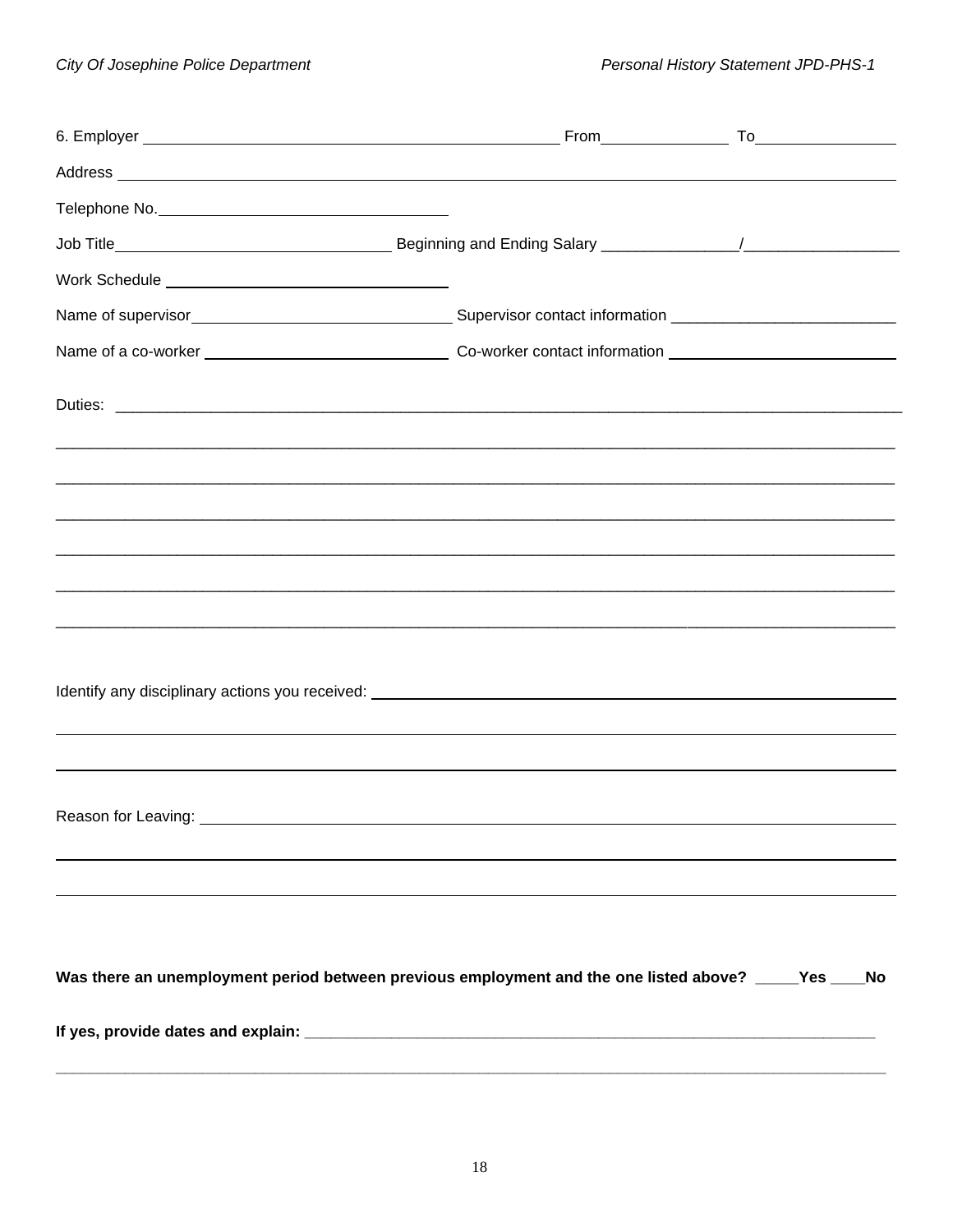| City Of Josephine Police Department                                                                                                                                                                                            | Personal History Statement JPD-PHS-1 |  |  |
|--------------------------------------------------------------------------------------------------------------------------------------------------------------------------------------------------------------------------------|--------------------------------------|--|--|
|                                                                                                                                                                                                                                |                                      |  |  |
| Address and the contract of the contract of the contract of the contract of the contract of the contract of the contract of the contract of the contract of the contract of the contract of the contract of the contract of th |                                      |  |  |
|                                                                                                                                                                                                                                |                                      |  |  |
|                                                                                                                                                                                                                                |                                      |  |  |
|                                                                                                                                                                                                                                |                                      |  |  |
|                                                                                                                                                                                                                                |                                      |  |  |
|                                                                                                                                                                                                                                |                                      |  |  |
|                                                                                                                                                                                                                                |                                      |  |  |
|                                                                                                                                                                                                                                |                                      |  |  |
|                                                                                                                                                                                                                                |                                      |  |  |
|                                                                                                                                                                                                                                |                                      |  |  |
|                                                                                                                                                                                                                                |                                      |  |  |
|                                                                                                                                                                                                                                |                                      |  |  |
|                                                                                                                                                                                                                                |                                      |  |  |
|                                                                                                                                                                                                                                |                                      |  |  |
|                                                                                                                                                                                                                                |                                      |  |  |
| Identify any disciplinary actions you received: Notice of the state of the state of the state of the state of the state of the state of the state of the state of the state of the state of the state of the state of the stat |                                      |  |  |
|                                                                                                                                                                                                                                |                                      |  |  |
|                                                                                                                                                                                                                                |                                      |  |  |
|                                                                                                                                                                                                                                |                                      |  |  |
|                                                                                                                                                                                                                                |                                      |  |  |
|                                                                                                                                                                                                                                |                                      |  |  |
|                                                                                                                                                                                                                                |                                      |  |  |
|                                                                                                                                                                                                                                |                                      |  |  |
| Was there an unemployment period between previous employment and the one listed above? _____Yes ____No                                                                                                                         |                                      |  |  |
|                                                                                                                                                                                                                                |                                      |  |  |
|                                                                                                                                                                                                                                |                                      |  |  |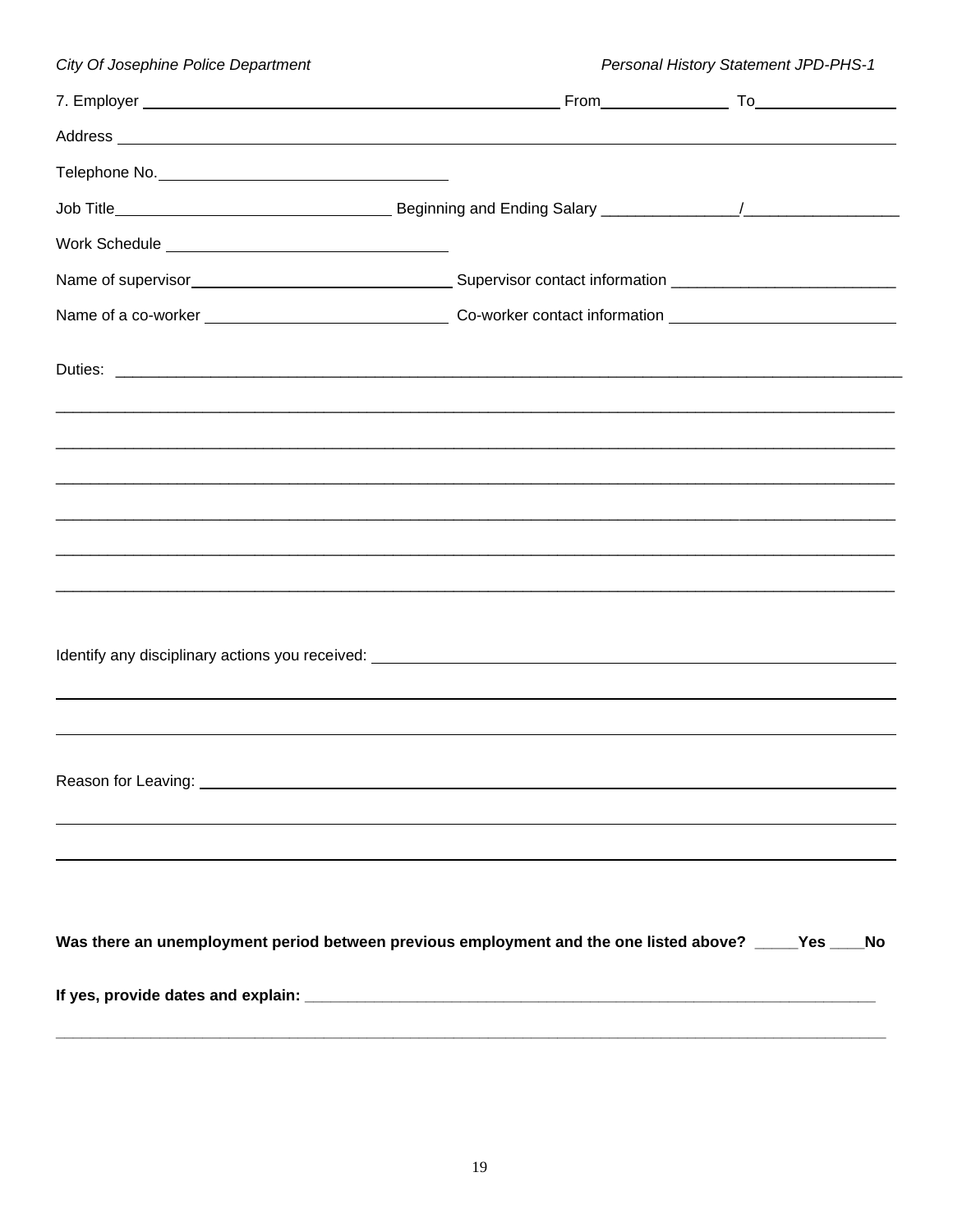| Telephone No. No. 2008 and 2008 and 2008 and 2008 and 2008 and 2008 and 2008 and 2008 and 2008 and 2008 and 20       |  |
|----------------------------------------------------------------------------------------------------------------------|--|
|                                                                                                                      |  |
|                                                                                                                      |  |
|                                                                                                                      |  |
|                                                                                                                      |  |
|                                                                                                                      |  |
|                                                                                                                      |  |
|                                                                                                                      |  |
|                                                                                                                      |  |
|                                                                                                                      |  |
|                                                                                                                      |  |
| <u> 1989 - Andrea Santa Andrea Andrea Andrea Andrea Andrea Andrea Andrea Andrea Andrea Andrea Andrea Andrea Andr</u> |  |
|                                                                                                                      |  |
|                                                                                                                      |  |
|                                                                                                                      |  |
| Was there an unemployment period between previous employment and the one listed above? _____Yes ____No               |  |
|                                                                                                                      |  |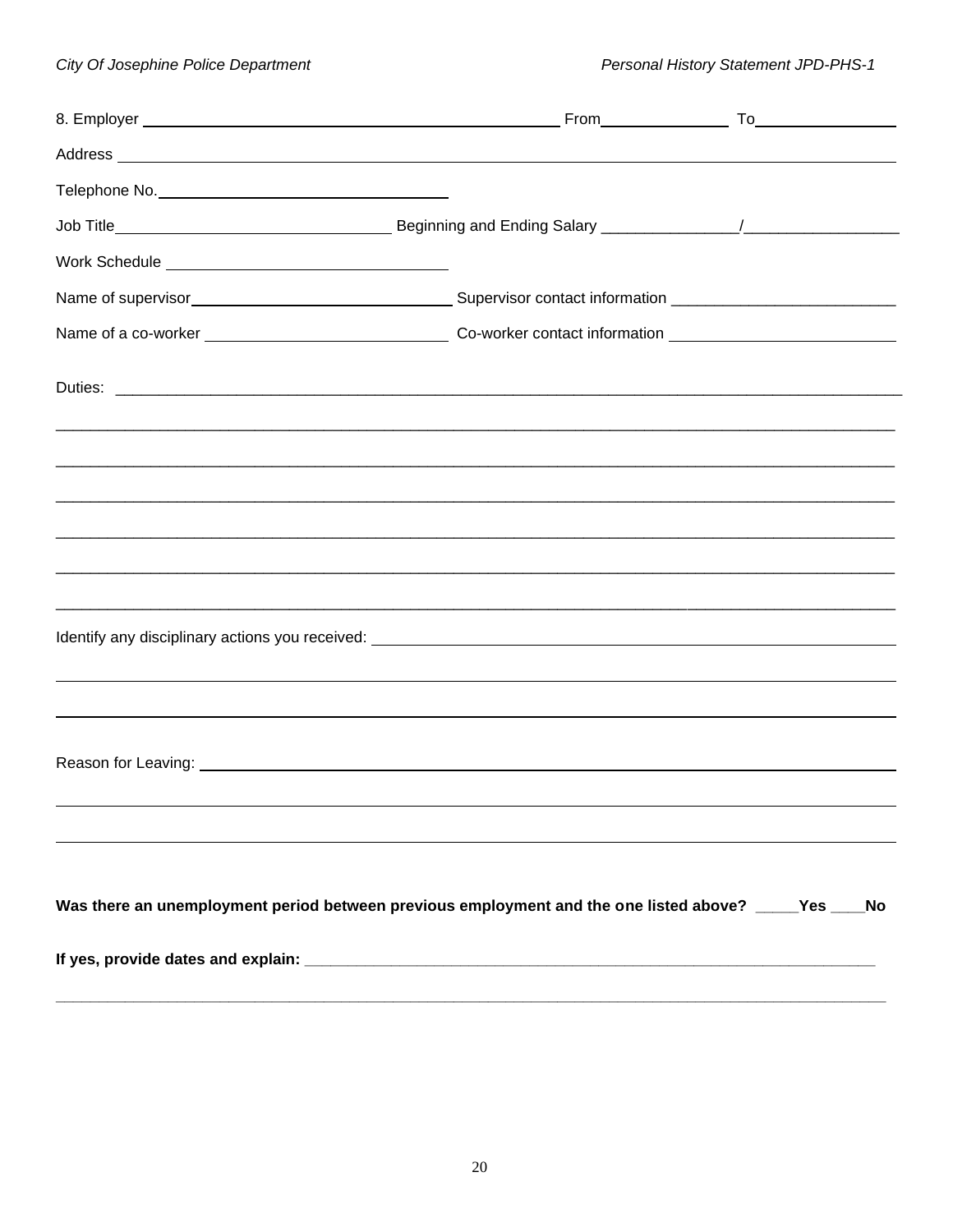### **EDUCATIONAL HISTORY**

| High School(s) attended | Address | Dates attended<br>From-To | Graduated<br>Yes/No |
|-------------------------|---------|---------------------------|---------------------|
|                         |         |                           |                     |
|                         |         |                           |                     |

Do you have a G.E.D. Certificate?

Were you **ever** expelled from school? If yes, give details:

Identify all colleges, universities, or technical schools you have attended:<br>
Name | Dates attended Hours completed | Major | Degree & Date

### **MILITARY OBLIGATION**

| Have you ever served in the U.S. Armed Forces or State Military Forces? Yes                                                                                                                                                         |  | No and the state of the state of the state of the state of the state of the state of the state of the state of |  |
|-------------------------------------------------------------------------------------------------------------------------------------------------------------------------------------------------------------------------------------|--|----------------------------------------------------------------------------------------------------------------|--|
|                                                                                                                                                                                                                                     |  |                                                                                                                |  |
|                                                                                                                                                                                                                                     |  |                                                                                                                |  |
|                                                                                                                                                                                                                                     |  |                                                                                                                |  |
| Job Title(s) (e.g., Rifleman, Security) <b>Example 2018</b> 2019 12:30 and 2019 12:40 and 2019 12:40 and 2019 12:40 and 2019 12:40 and 2019 12:40 and 2019 12:40 and 2019 12:40 and 2019 12:40 and 2019 12:40 and 2019 12:40 and 20 |  |                                                                                                                |  |
| Type of discharge_________________________                                                                                                                                                                                          |  |                                                                                                                |  |
| Are you actively serving in a Reserve Unit (including State Military Forces)? Yes No                                                                                                                                                |  |                                                                                                                |  |
|                                                                                                                                                                                                                                     |  |                                                                                                                |  |
|                                                                                                                                                                                                                                     |  |                                                                                                                |  |
| Job Title(s) (e.g., Rifleman, Security)                                                                                                                                                                                             |  |                                                                                                                |  |

Have you **ever** been subject to court martial or any other disciplinary proceeding under the Uniform Code of Military Justice? (Include non-judicial, Captain's mast, etc.) If "Yes," provide date(s), charge(s), military court(s) or authority(ies), and outcome(s).

\_\_\_\_\_\_\_\_\_\_\_\_\_\_\_\_\_\_\_\_\_\_\_\_\_\_\_\_\_\_\_\_\_\_\_\_\_\_\_\_\_\_\_\_\_\_\_\_\_\_\_\_\_\_\_\_\_\_\_\_\_\_\_\_\_\_\_\_\_\_\_\_\_\_\_\_\_\_\_\_\_\_\_\_\_\_\_\_\_\_\_\_\_\_\_\_\_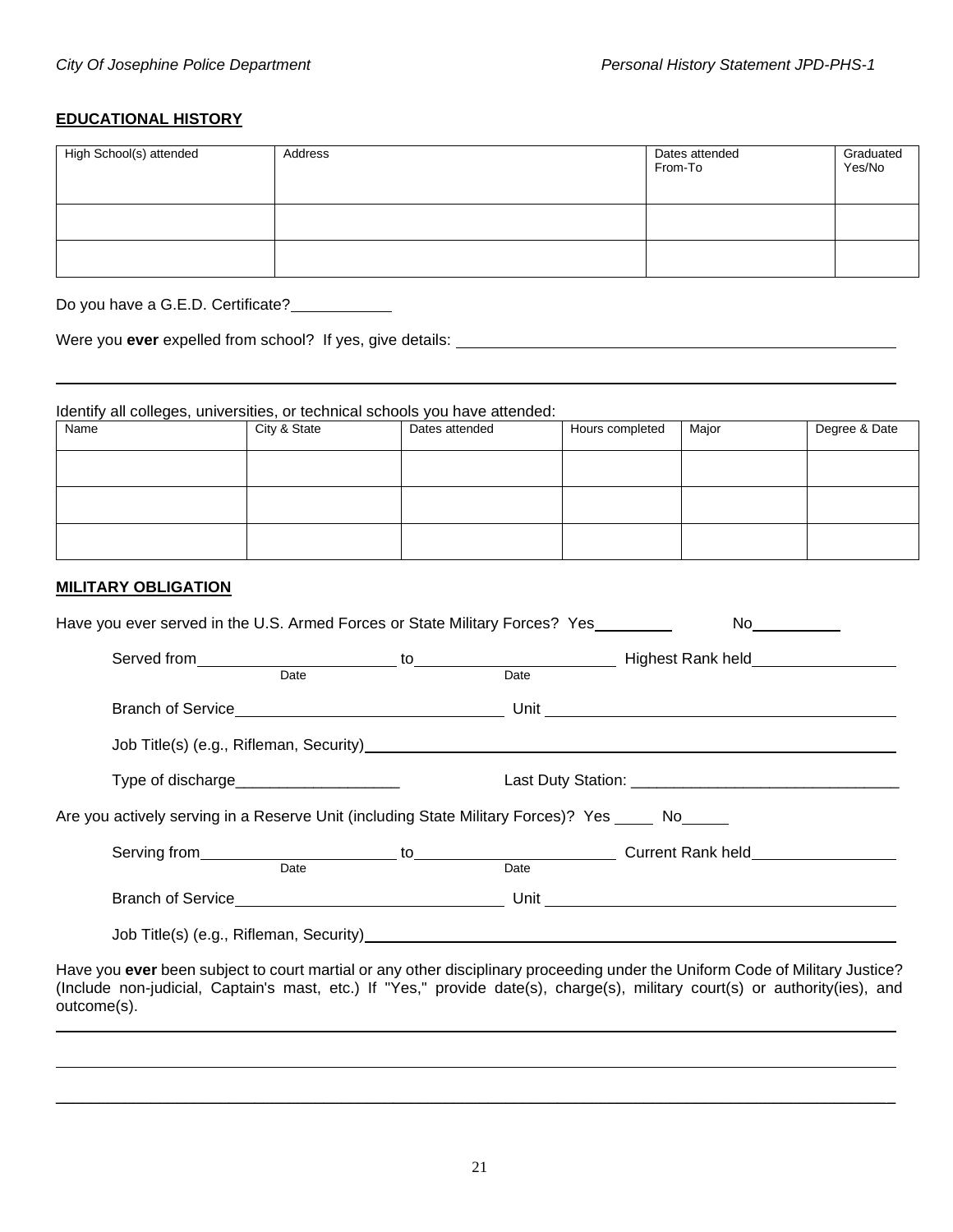#### **SPECIAL QUALIFICATIONS & SKILLS**

Identify any special licenses you hold (e.g., pilot, radio operator):

If you know a foreign language, indicate your fluency in each block below (excellent, good, fair)

| Language | Understanding | Speaking | Reading | Writing |
|----------|---------------|----------|---------|---------|
|          |               |          |         |         |

Do you have any experience with firearms? Yes \_\_\_\_\_\_\_\_ No\_\_\_\_\_\_\_\_\_

### **MEMBERSHIP IN ORGANIZATIONS (PAST AND PRESENT)**

| Name & Address | Type (e.g., social, fraternal, professional) | From | To |
|----------------|----------------------------------------------|------|----|
|                |                                              |      |    |
|                |                                              |      |    |
|                |                                              |      |    |
|                |                                              |      |    |

Have you **ever** been an officer or a member of, or made a contribution to, an organization that advocates or practices the commission of acts of force or violence to discourage others from exercising their rights under the U.S. Constitution or right granted by law. Yes\_\_\_\_\_\_\_ No\_\_\_\_\_\_\_

#### **PERSONAL DECLARATIONS**

|                                                 | Do you consume alcoholic beverages? Yes No No                                                                                                                                                                                 | If "Yes", how often? $\frac{1}{2}$ . The same set of the set of the set of the set of the set of the set of the set of the set of the set of the set of the set of the set of the set of the set of the set of the set of the set |
|-------------------------------------------------|-------------------------------------------------------------------------------------------------------------------------------------------------------------------------------------------------------------------------------|-----------------------------------------------------------------------------------------------------------------------------------------------------------------------------------------------------------------------------------|
|                                                 |                                                                                                                                                                                                                               | Have you ever used marijuana or hashish? Yes No No No Rif yes, when last used?                                                                                                                                                    |
|                                                 |                                                                                                                                                                                                                               | Have you ever used any illegal drug (including a performance-enhancing steroid) not prescribed by a physician?                                                                                                                    |
| Yes ___________                                 |                                                                                                                                                                                                                               | If yes how often ____________When last used                                                                                                                                                                                       |
|                                                 |                                                                                                                                                                                                                               |                                                                                                                                                                                                                                   |
|                                                 |                                                                                                                                                                                                                               | Have you ever sold or furnished controlled substances or prescription drugs to anyone? Yes No                                                                                                                                     |
|                                                 | If yes, give details: The same state of the state of the state of the state of the state of the state of the state of the state of the state of the state of the state of the state of the state of the state of the state of |                                                                                                                                                                                                                                   |
|                                                 |                                                                                                                                                                                                                               |                                                                                                                                                                                                                                   |
| suitability for employment as a police officer? |                                                                                                                                                                                                                               | Are there any incidents in your life, or details not mentioned herein, which may influence this department's evaluation of your                                                                                                   |

If yes, explain:

\_\_\_\_\_\_\_\_\_\_\_\_\_\_\_\_\_\_\_\_\_\_\_\_\_\_\_\_\_\_\_\_\_\_\_\_\_\_\_\_\_\_\_\_\_\_\_\_\_\_\_\_\_\_\_\_\_\_\_\_\_\_\_\_\_\_\_\_\_\_\_\_\_\_\_\_\_\_\_\_\_\_\_\_\_\_\_\_\_\_\_\_

 $\Box$ 

 $\Box$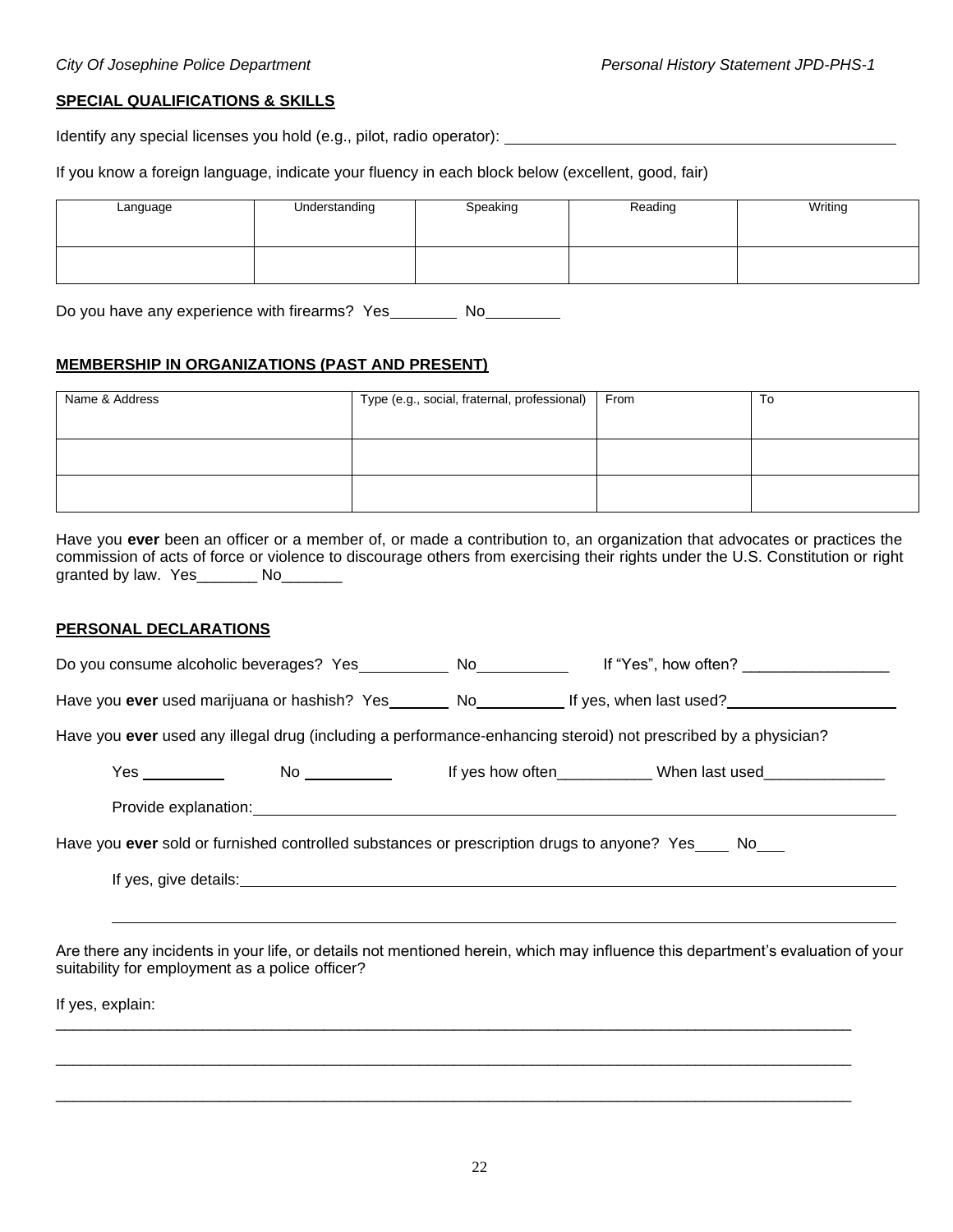Have you **ever** been employed by or applied with any other law enforcement agency? Yes No No

If yes, please identify to the best of your knowledge:

| Agency Name & Address | Date Applied or Hired | Result |
|-----------------------|-----------------------|--------|
|                       |                       |        |
|                       |                       |        |
|                       |                       |        |
|                       |                       |        |
|                       |                       |        |
|                       |                       |        |
|                       |                       |        |
|                       |                       |        |
|                       |                       |        |
|                       |                       |        |
|                       |                       |        |
|                       |                       |        |
|                       |                       |        |
|                       |                       |        |
|                       |                       |        |

Identify any additional information you think should be considered in your application for the position you are seeking, and/or any further explanation of answers to previous questions:

I hereby certify that there are no misrepresentations, omissions, or falsifications in the foregoing statements and answers to the above questions. I fully understand that any misrepresentation, omission, or falsification may deem me permanently unsuitable, or if hired, may lead to the termination my employment.

Signature of applicant

**Date** 

Before me personally appeared who stated this document and its intent was explained to him/her that he/she has full knowledge of its purpose and that he/she executed this instrument of his/her free will and accord.

Sworn to and subscribed before me on this day of  $\qquad \qquad$ 

SEAL SEAL Signature of Notary My Commission Expires: **Expires**:

\_\_\_\_\_\_\_\_\_\_\_\_\_\_\_\_\_\_\_\_\_\_\_\_\_\_\_\_\_\_\_\_\_\_\_\_\_\_\_\_\_\_\_\_\_